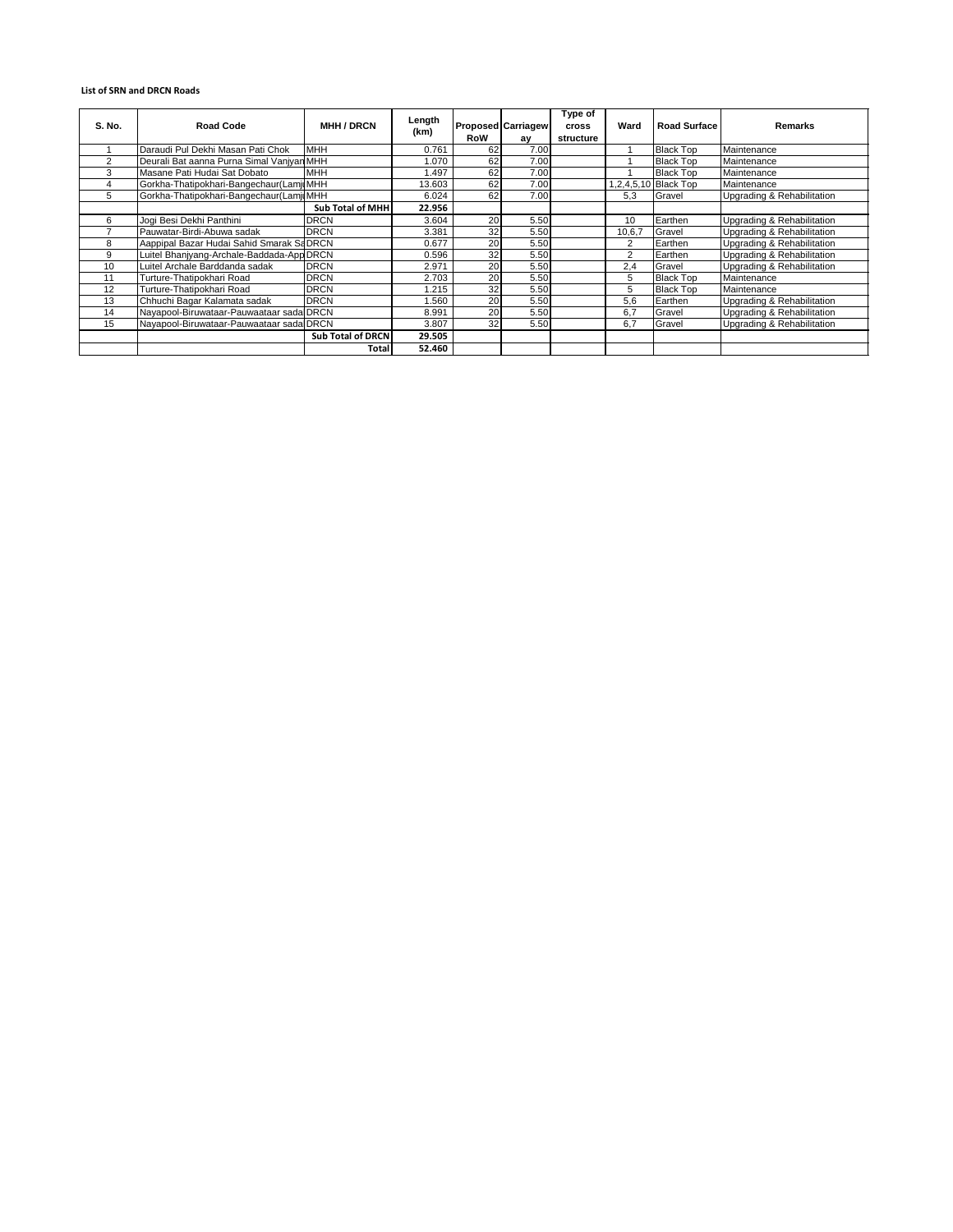## **Ring Road\_Sections**

| S. No. | Name of   | Road Code                                     | Road  | Length | Proposed | ᇌ.<br>Carriagewa |           | Road surface (km)        |        | Ward  | Road    | Remarks                        |
|--------|-----------|-----------------------------------------------|-------|--------|----------|------------------|-----------|--------------------------|--------|-------|---------|--------------------------------|
|        | Roads     |                                               | Class | (km)   | RoW.m    |                  | <b>BT</b> | GR                       | ER     |       | Surface |                                |
|        | 40108A004 | Daraude Pul Masane Chok Hudai Bhusunde        | А     | 2.336  | 32       | 6.00             | 2.34      | ۰.                       |        |       |         | <b>Black Toppe Maintenance</b> |
|        |           | Pul Samma Sadak                               |       |        |          |                  |           |                          |        |       |         |                                |
| 39     | 40108A003 | Bimire-Simpani Hudai Nursary Sadak            | А     | 5.697  | 32       | 4.00             | $\sim$    | $\overline{\phantom{a}}$ | 5.70   | っ     | Earthen | Upgrading & Rehabilitation     |
| 199    | 40108A005 | Dhungetari Birdi Sera Khahare Bato            |       | .287   | 32       | 4.00             | ÷.        | $\overline{\phantom{a}}$ | 1.29   | 9     | Earthen | Upgrading & Rehabilitation     |
| 200    | 40108A006 | Gaurav Academy Jane Bato                      | n     | 0.578  | 32       | 6.00             |           | $\overline{\phantom{a}}$ | 0.58   | 9     | Earthen | Upgrading & Rehabilitation     |
| 201    | 40108A009 | Pipal Tari Bato                               |       | 1.770  | 32       | 4.00             | $\sim$    | $\overline{\phantom{a}}$ | 1.77   | 9     | Earthen | Upgrading & Rehabilitation     |
| 255    | 40108A012 | Sami Fed Aahal Jorti Jyoti Chautara Kusunde H | А     | 5.941  | 32       | 6.00             | $\sim$    | 5.94                     |        | 1.2   | Gravel  | Upgrading & Rehabilitation     |
| 275    | 40108A014 | Thatipokhari-Baddada Sadak                    |       | 8.242  | 32       | 8.00             | $\sim$    | 8.24                     |        | 4,2,3 | Gravel  | Upgrading & Rehabilitation     |
| 279    | 40108A015 | Thatipokhari-Baddada Sadak                    | А     | 3.523  | 32       | 8.00             | 3.52      | $\sim$                   |        | 4.5   |         | <b>Black Toppe Maintenance</b> |
| 295    | 40108A011 | Radhakrishna Mandir-Kalamata sadak            |       | 2.710  | 32       | 6.00             | $\sim$    | 2.71                     |        | 5.6   | Gravel  | Upgrading & Rehabilitation     |
| 314    | 40108A002 | Bidhi Jane Bato                               | А     | .566   | 32       | 4.00             | ٠         | $\overline{\phantom{a}}$ | .57    | 9.1   | Gravel  | Upgrading & Rehabilitation     |
| 316    | 40108A001 | Amaraitar Gaun Sadak                          | n     | .500   | 32       | 4.00             | $\sim$    | $\overline{\phantom{a}}$ | .50    | 9.10  | Earthen | Upgrading & Rehabilitation     |
| 317    | 40108A010 | Prabesh Shaha Marg                            | А     | 4.232  | 32       | 4.00             | $\sim$    | 4.23                     |        | 9.10  | Gravel  | Upgrading & Rehabilitation     |
| 321    | 40108A013 | Sera Bazzar Sadak                             |       | .645   | 32       | 3.00             | $\sim$    | $\overline{\phantom{a}}$ | .64    | 9.6   | Earthen | Upgrading & Rehabilitation     |
|        |           |                                               | Total | 41.025 |          |                  | 5.859     | 21.125                   | 14.042 |       |         |                                |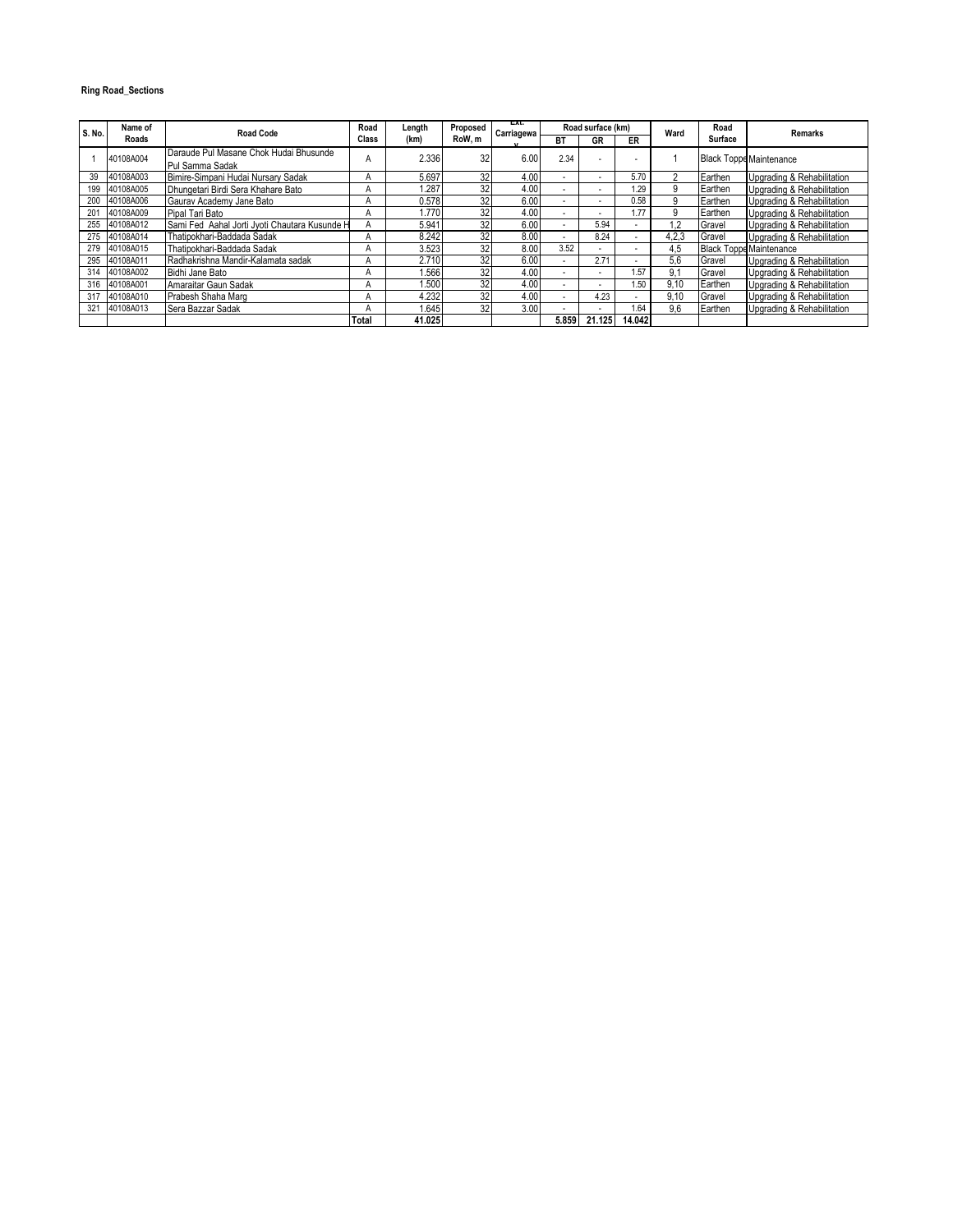## **FORMAT A : List of Roads**

| S.             | <b>Road Code</b> | <b>Name of Roads</b>                             | Road         | Length | Proposed       | Carriage |                          | Road surface (km) |           | Ward                    | Road                     | <b>Treatment</b>              | <b>Road Type</b> | Road                     | Road<br>Code for |
|----------------|------------------|--------------------------------------------------|--------------|--------|----------------|----------|--------------------------|-------------------|-----------|-------------------------|--------------------------|-------------------------------|------------------|--------------------------|------------------|
| No.            |                  |                                                  | <b>Class</b> | (km)   | RoW, m         | way, m   | BT                       | <b>GR</b>         | <b>ER</b> |                         | <b>Surface</b>           | Required                      |                  | Hierarchy                | Maps             |
| -1             | 40108A001        | Daraude Pul Masane Chok Hudai Bhusunde Pul Samma | A            | 2.336  | 32             | 6.00     | 2.34                     | ä,                |           | -1                      | <b>Black Topped</b>      | Maintenance                   | <b>Ring Road</b> | Arterial                 | A001             |
| $\overline{2}$ | 40108B001        | Kolkot Sadak                                     | B            | 1.020  | 12             | 6.00     |                          | ÷                 | 1.02      | -1                      | <b>Black Topped</b>      | Upgrading &<br>Rehabilitation | Major Road       | Arterial                 | B001             |
| 3              | 40108C001        | Annapurna Bat Thulo Chaur Bato                   | C            | 1.326  | 6              | 4.00     | $\overline{\phantom{a}}$ | $\sim$            | 1.33      |                         | <b>Black Topped</b>      | Upgrading &<br>Rehabilitation | Local Road       | Sub-arterials            | C001             |
| $\overline{4}$ | 40108C002        | Belbas Kutuche Pani Jharehare                    | $\mathsf{C}$ | 2.197  | 8              | 6.00     |                          |                   | 2.20      | $\overline{\mathbf{1}}$ | <b>Black Topped</b>      | Upgrading &<br>Rehabilitation | ocal Road        | Sub-arterials            | C002             |
| 5              | 40108C003        | Belbas Kutuche Pani Jharehare Dekhi Vitri        | $\mathsf{C}$ | 0.229  | 6              | 4.00     | $\sim$                   | $\overline{a}$    | 0.23      | -1                      | <b>Black Topped</b>      | Upgrading &<br>Rehabilitation | ocal Road        | Sub-arterials            | C003             |
| 6              | 40108C004        | Bhusunde Pul Jane                                | $\mathsf{C}$ | 0.339  | 8              | 5.00     | 0.34                     | $\overline{a}$    |           | -1                      | Black Topped Maintenance |                               | Local Road       | Sub-arterials            | C004             |
| $\overline{7}$ | 40108C005        | Jyoti Chautara Lunga Khoplang Vanjyang           | C            | 1.902  | 6              | 4.00     | $\sim$                   | $\blacksquare$    | 1.90      |                         | <b>Black Topped</b>      | Upgrading &<br>Rehabilitation |                  | Major Road Sub-arterials | C005             |
| 8              | 40108C006        | Kusunde Udare                                    | $\mathsf{C}$ | 0.234  | 6              | 4.00     |                          | ٠                 | 0.23      | $\overline{\mathbf{1}}$ | <b>Black Topped</b>      | Upgrading &<br>Rehabilitation | ocal Road        | Sub-arterials            | C006             |
| 9              | 40108C007        | Masine Gaun Jodne                                | $\mathsf{C}$ | 0.650  | 6              | 4.00     |                          | $\sim$            | 0.65      |                         | <b>Black Topped</b>      | Upgrading &<br>Rehabilitation | ocal Road        | Sub-arterials            | C007             |
| 10             | 40108C008        | Neupale Gaun Hudai Bk Gaun Jane Bato             | C            | 1.354  | 6              | 4.00     |                          |                   | 1.35      | -1                      | <b>Black Topped</b>      | Upgrading &<br>Rehabilitation |                  | Major Road Sub-arterials | C008             |
| 11             | 40108C009        | Neupane Gaun Vitri Bato                          | $\mathsf{C}$ | 0.532  | 6              | 4.00     | $\sim$                   | ÷.                | 0.53      | -1                      | <b>Black Topped</b>      | Upgrading &<br>Rehabilitation | ocal Road        | Sub-arterials            | C009             |
| 12             | 40108C010        | Pipaletari Hudai Ward Karyalaya Jane Bato        | C            | 1.746  | 6              | 4.00     |                          | ÷                 | 1.75      | $\overline{1}$          | <b>Black Topped</b>      | Upgrading &<br>Rehabilitation |                  | Major Road Sub-arterials | C010             |
| 13             | 40108C011        | Sudar Khola Thulo Gairi Hudai Annapurna Mandir   | C            | 2.038  | 8              | 4.00     |                          | ä,                | 2.04      |                         | <b>Black Topped</b>      | Upgrading &<br>Rehabilitation | ocal Road        | Sub-arterials            | C011             |
| 14             | 40108C012        | Sudur Khola Basitar Hudai Thulo Chaur Jodne bato | C            | 1.012  | 6              | 4.00     |                          |                   | 1.01      | -1                      | <b>Black Topped</b>      | Upgrading &<br>Rehabilitation | ocal Road        | Sub-arterials            | C012             |
| 15             | 40108B002        | Annapurn Mandir Bat Annapurna School Jane        | B            | 2.668  | 10             | 4.00     |                          | ä,                | 2.67      |                         | <b>Black Topped</b>      | Upgrading &<br>Rehabilitation | Major Road       | Arterial                 | B002             |
| 16             | 40108C013        | Annapurna Water Lifting System Dekhi Vitri bato  | C            | 1.376  | 6              | 3.00     |                          | ä,                | 1.38      | -1                      | <b>Black Topped</b>      | Upgrading &<br>Rehabilitation | Local Road       | Sub-arterials            | C013             |
| 17             | 40108C014        | Bagaicha DabDabe Hudai Lunga                     | C            | 1.994  | 6              | 3.00     |                          | ÷                 | 1.99      |                         | <b>Black Topped</b>      | Upgrading &<br>Rehabilitation | Local Road       | Sub-arterials            | C014             |
| 18             | 40108C015        | Barsare Lapsichaur                               | C            | 1.244  | 6              | 4.00     |                          | ÷                 | 1.24      | -1                      | <b>Black Topped</b>      | Upgrading &<br>Rehabilitation | Local Road       | Sub-arterials            | C015             |
| 19             | 40108D001        | Basel Gaun Jane Bato                             | D            | 0.790  | $\overline{4}$ | 3.00     |                          | ä,                | 0.79      |                         | <b>Black Topped</b>      | Upgrading &<br>Rehabilitation | ocal Road        | Local streets            | D001             |
| 20             | 40108D002        | <b>Belbas Gaun</b>                               | D.           | 0.699  | 4              | 4.00     |                          |                   | 0.70      | $\overline{1}$          | <b>Black Topped</b>      | Upgrading &<br>Rehabilitation |                  | Major Road Local streets | D002             |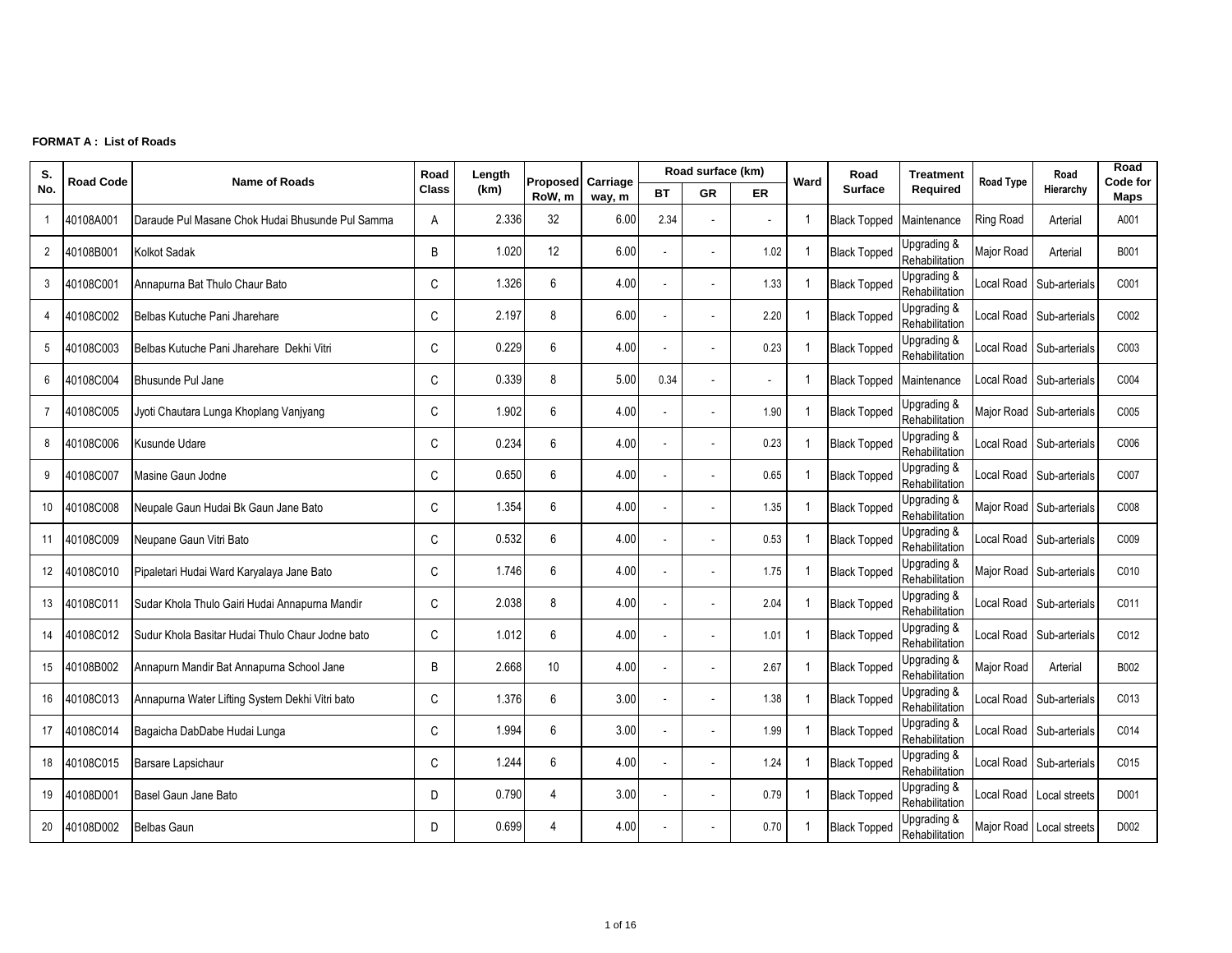| S.  | Road Code | <b>Name of Roads</b>                                                          | Road         | Length | Proposed Carriage |        |    | Road surface (km) |      | Ward           | Road                | <b>Treatment</b>              | <b>Road Type</b>  | Road                       | Road<br>Code for |
|-----|-----------|-------------------------------------------------------------------------------|--------------|--------|-------------------|--------|----|-------------------|------|----------------|---------------------|-------------------------------|-------------------|----------------------------|------------------|
| No. |           |                                                                               | <b>Class</b> | (km)   | RoW, m            | way, m | ВT | GR                | ER   |                | <b>Surface</b>      | Required                      |                   | Hierarchy                  | Maps             |
| 21  | 40108D003 | BelBas Gaun Dekhi Vitri                                                       | D            | 0.458  | 4                 | 3.00   |    |                   | 0.46 | $\overline{1}$ | <b>Black Topped</b> | Upgrading &<br>Rehabilitation |                   | Major Road Local streets   | D003             |
| 22  | 40108C016 | Jyoti Chauta Belbas Bindbasini                                                | C            | 2.550  | 8                 | 4.00   |    |                   | 2.55 | -1             | <b>Black Topped</b> | Upgrading &<br>Rehabilitation |                   | Major Road Sub-arterials   | C016             |
| 23  | 40108D004 | Jvoti Chauta Belbas Bindbasini Dekhi Vitri Gaun                               | D            | 0.516  | $\overline{4}$    | 3.00   |    |                   | 0.52 | $\overline{1}$ | <b>Black Topped</b> | Upgrading &<br>Rehabilitation |                   | Local Road Local streets   | D004             |
| 24  | 40108C017 | Jyoti Chautara Ambote Khoplang Ward No! Karyalaya                             | C            | 2.133  | 8                 | 4.00   |    |                   | 2.13 | -1             | <b>Black Topped</b> | Upgrading &<br>Rehabilitation |                   | Local Road Sub-arterials   | C017             |
| 25  | 40108D005 | Katahare-Madkilo Baniya Gaun Lig Lig Kot Dekhi Bhusunde<br>Khola Jane Bato    | D            | 0.214  | 4                 | 4.00   |    |                   | 0.21 | -1             | <b>Black Topped</b> | Upgrading &<br>Rehabilitation |                   | Local Road Local streets   | D005             |
| 26  | 40108D006 | Katahare-Madkilo Baniya Gaun Lig Lig Kot Dekhi Jungle                         | D            | 0.487  | 4                 | 3.00   |    |                   | 0.49 | $\mathbf 1$    | <b>Black Topped</b> | Upgrading &<br>Rehabilitation |                   | Local Road Local streets   | D006             |
| 27  | 40108D007 | Khoplang Bazar Vitri Gaun                                                     | D            | 0.458  | $\overline{4}$    | 3.00   |    |                   | 0.46 | -1             | <b>Black Topped</b> | Upgrading &<br>Rehabilitation |                   | Local Road Local streets   | D007             |
| 28  | 40108C018 | Khoplangbesi                                                                  | C            | 2.583  | 8                 | 3.00   |    |                   | 2.58 | $\overline{1}$ | <b>Black Topped</b> | Upgrading &<br>Rehabilitation |                   | ocal Road Sub-arterials    | C018             |
| 29  | 40108D008 | Khoplangbesi Dekhi Vitri                                                      | D            | 0.353  | $\overline{4}$    | 4.00   |    |                   | 0.35 | $\overline{1}$ | <b>Black Topped</b> | Upgrading &<br>Rehabilitation |                   | Local Road   Local streets | D008             |
| 30  | 40108D009 | Kolkot Dekhi Vitri Gaun Jane                                                  | D            | 0.487  | $\overline{4}$    | 4.00   |    |                   | 0.49 | -1             | <b>Black Topped</b> | Upgrading &<br>Rehabilitation |                   | Local Road Local streets   | D009             |
| 31  | 40108D010 | Kolkot Dekhi Vitri                                                            | D            | 0.332  | 4                 | 4.00   |    |                   | 0.33 | $\overline{1}$ | <b>Black Topped</b> | Upgrading &<br>Rehabilitation |                   | Local Road Local streets   | D010             |
| 32  | 40108D011 | Kolkot Dekhi Ward 1 Ko Office Jane Bato                                       | D            | 0.238  | $\overline{4}$    | 3.00   |    |                   | 0.24 | $\mathbf 1$    | <b>Black Topped</b> | Upgrading &<br>Rehabilitation |                   | Local Road Local streets   | D011             |
| 33  | 40108D012 | Kusunde Pipal Danda                                                           | D            | 0.393  | $\overline{4}$    | 3.00   |    |                   | 0.39 | -1             | <b>Black Topped</b> | Upgrading &<br>Rehabilitation |                   | ocal Road Local streets    | D012             |
| 34  | 40108D013 | MHH Dekhi Vitri Gaun                                                          | D            | 0.409  | 4                 | 3.00   |    |                   | 0.41 | 1              | <b>Black Topped</b> | Upgrading &<br>Rehabilitation |                   | Local Road Local streets   | D013             |
| 35  | 40108C019 | Sapkota Gaun Bastakoti Gaun Neupane Gaun Hudai<br>Khoplang Vanjyang Jane Bato | C            | 1.611  | 6                 | 3.00   |    |                   | 1.61 | $\mathbf 1$    | <b>Black Topped</b> | Upgrading &<br>Rehabilitation |                   | Local Road Sub-arterials   | C019             |
| 36  | 40108C020 | Sim Vhanjyang Bato & Neupale Gaun Hudai Bk Gaun Jane<br>BatoJodne             | C            | 0.607  | 6                 | 4.00   |    |                   | 0.61 | -1             | <b>Black Topped</b> | Upgrading &<br>Rehabilitation | Major Road        | Sub-arterials              | C020             |
| 37  | 40108D014 | Sudar Khola Thulo Gairi Hudai Annapurna Mandir Dekhi Vitri                    | D            | 0.389  | $\overline{4}$    | 3.00   |    |                   | 0.39 | -1             | <b>Black Topped</b> | Upgrading &<br>Rehabilitation | Local Road        | Local streets              | D014             |
| 38  | 40108D015 | Sudur Khola Aptar Hudai Thulo Chaur Jane Bato                                 | D            | 0.730  | $\overline{4}$    | 3.00   |    |                   | 0.73 | $\mathbf 1$    | <b>Black Topped</b> | Upgrading &<br>Rehabilitation |                   | Local Road   Local streets | D015             |
| 39  | 40108A002 | Bimire-Simpani Hudai Nursary                                                  | Α            | 5.697  | 32                | 4.00   |    |                   | 5.70 | $\overline{2}$ | <b>Black Topped</b> | Upgrading &<br>Rehabilitation | <b>Ring Road</b>  | Arterial                   | A002             |
| 40  | 40108B003 | Baddanda Budichaur Phalam Khani Maddikalo narsari<br>Aappipal                 | B            | 9.131  | 12                | 6.00   |    |                   | 9.13 | $\overline{2}$ | <b>Black Topped</b> | Upgrading &<br>Rehabilitation | Major Road        | Arterial                   | B003             |
| 41  | 40108B004 | Bimire-Harmi                                                                  | B            | 1.145  | 12                | 6.00   |    |                   | 1.14 | 2              | <b>Black Topped</b> | Upgrading &<br>Rehabilitation | <b>Major Road</b> | Arterial                   | B004             |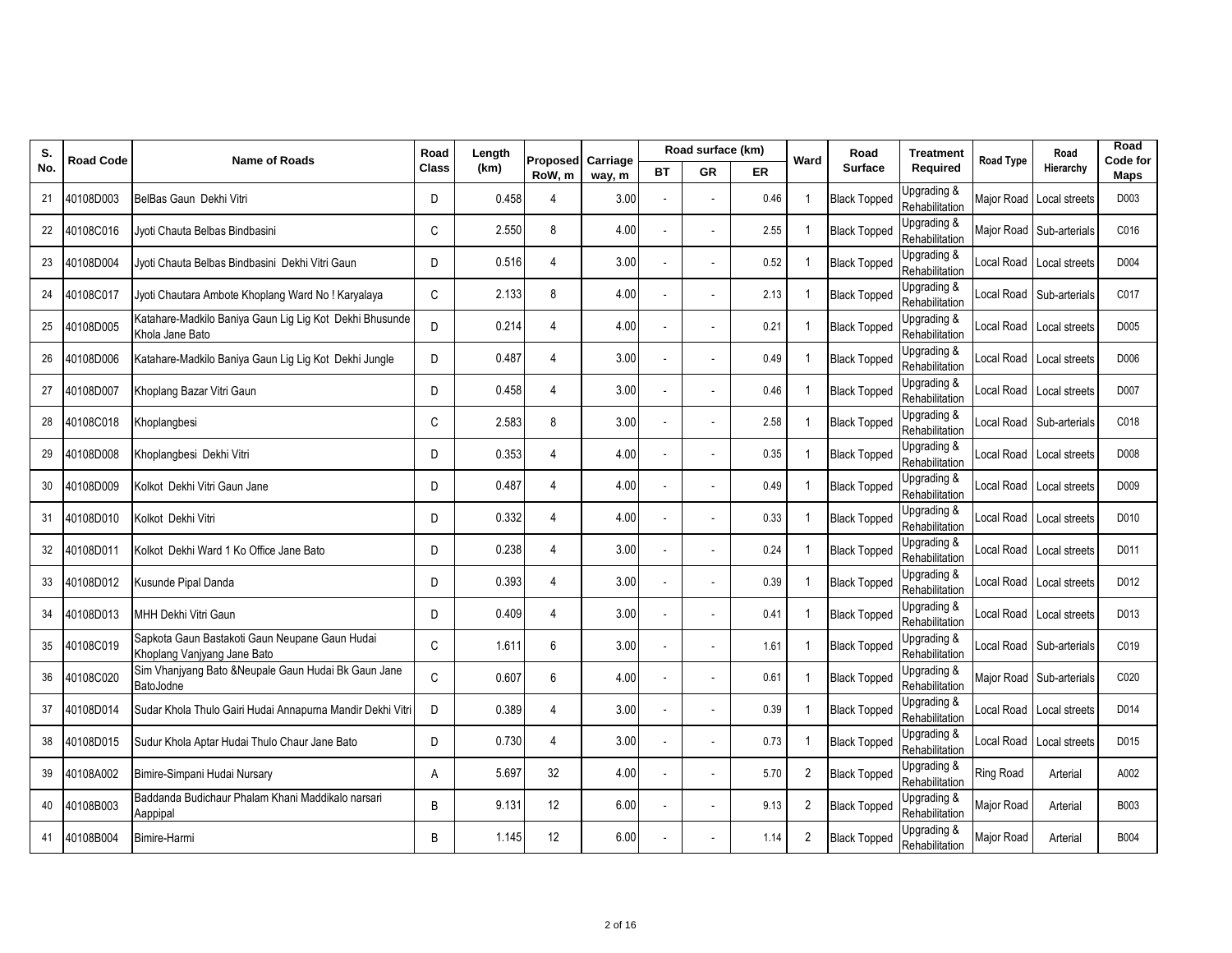| S.  | Road Code | <b>Name of Roads</b>                                                                 | Road         | Length | Proposed Carriage |        |    | Road surface (km) |      | Ward           | Road                | <b>Treatment</b>                         | Road Type  | Road                     | Road<br>Code for |
|-----|-----------|--------------------------------------------------------------------------------------|--------------|--------|-------------------|--------|----|-------------------|------|----------------|---------------------|------------------------------------------|------------|--------------------------|------------------|
| No. |           |                                                                                      | <b>Class</b> | (km)   | RoW, m            | way, m | ВT | GR                | ER   |                | <b>Surface</b>      | Required                                 |            | Hierarchy                | Maps             |
| 42  | 40108B005 | Pauroti Bhandar Samachaur ChapaVhanjyang Karki Gaun<br>Baniya Gaun                   | B            | 3.602  | 12                | 6.00   |    |                   | 3.60 | 2              | <b>Black Topped</b> | Upgrading &<br>Rehabilitation            | Major Road | Arterial                 | <b>B005</b>      |
| 43  | 40108B006 | Aappipal Hudai Dharmi Chaur                                                          | B            | 3.574  | 10                | 4.00   |    |                   | 3.57 | 2              | <b>Black Topped</b> | Upgrading &<br>Rehabilitation            | ocal Road  | Arterial                 | B006             |
| 44  | 40108C021 | Archale Damai Gaun Bardanda                                                          | C            | 0.661  | 6                 | 4.00   |    |                   | 0.66 | 2              | <b>Black Topped</b> | Upgrading &<br>Rehabilitation            | Local Road | Sub-arterials            | C021             |
| 45  | 40108C022 | Baddanda Budichaur                                                                   | C            | 0.612  | 6                 | 4.00   |    |                   | 0.61 | 2              | <b>Black Topped</b> | Upgrading &<br>Rehabilitation            | ocal Road  | Sub-arterials            | C022             |
| 46  | 40108C023 | Barshre Lapsichaur Chapavhanjyang                                                    | C            | 0.975  | 8                 | 6.00   |    |                   | 0.97 | $\overline{2}$ | <b>Black Topped</b> | Upgrading &<br>Rehabilitation            | ocal Road  | Sub-arterials            | C023             |
| 47  | 40108C024 | Bright Future School Dekhi Vitri Bato                                                | C            | 0.747  | 6                 | 4.00   |    |                   | 0.75 | 2              | <b>Black Topped</b> | Upgrading &<br>Rehabilitation            | ocal Road. | Sub-arterials            | C024             |
| 48  | 40108C025 | Putali khet Shivling Danda Budichaur                                                 | C            | 3.446  | 8                 | 4.00   |    |                   | 3.45 | $\overline{2}$ | <b>Black Topped</b> | Upgrading &<br>Rehabilitation            | Major Road | Sub-arterials            | C025             |
| 49  | 40108D016 | Aappipal Vanjyang Hudai Palluhatte Dhakal Gaun                                       | D            | 0.604  | $\overline{4}$    | 3.00   |    |                   | 0.60 | 2              | <b>Black Topped</b> | Upgrading &<br>Rehabilitation            | ocal Road  | Local streets            | D016             |
| 50  | 40108C026 | Archale Thakuri Gaun                                                                 | C            | 1.562  | 6                 | 4.00   |    |                   | 1.56 | $\overline{2}$ | <b>Black Topped</b> | Upgrading &<br>Rehabilitation            | ocal Road  | Sub-arterials            | C026             |
| 51  | 40108C027 | Barsare Hudai Lapsichaur Chapa Vhanjyang                                             | C            | 0.862  | 6                 | 4.00   |    |                   | 0.86 | $\overline{2}$ | <b>Black Topped</b> | Upgrading &<br>Rehabilitation            | ocal Road  | Sub-arterials            | C027             |
| 52  | 40108C028 | Ghunghure Khola Jane                                                                 | C            | 0.639  | 6                 | 4.00   |    |                   | 0.64 | 2              | <b>Black Topped</b> | Upgrading &<br>Rehabilitation            | ocal Road  | Sub-arterials            | C028             |
| 53  | 40108C029 | Katahare Suntale Pangrekhola Chapavhanjyang                                          | C            | 1.260  | 8                 | 4.00   |    |                   | 1.26 | 2              | <b>Black Topped</b> | Upgrading &<br>Rehabilitation            |            | Major Road Sub-arterials | C029             |
| 54  | 40108C030 | Pandit Ynganath Marga                                                                | C            | 0.867  | 6                 | 4.00   |    |                   | 0.87 | 2              | <b>Black Topped</b> | Upgrading &<br>Rehabilitation            | ocal Road  | Sub-arterials            | C030             |
| 55  | 40108D017 | Phalam Khani Dekhi Vitri                                                             | D            | 0.237  | 4                 | 3.00   |    |                   | 0.24 | $\overline{2}$ | <b>Black Topped</b> | Upgrading &<br>Rehabilitation            | ocal Road  | Local streets            | D017             |
| 56  | 40108B007 | Saunepani-kyureni Hudai Phalam Khani                                                 | B            | 3.088  | 10                | 3.00   |    |                   | 3.09 | $\overline{2}$ | <b>Black Topped</b> | Upgrading &<br>Rehabilitation            | Major Road | Arterial                 | <b>B007</b>      |
| 57  | 40108D018 | Sunkuwa Hudai Rip Khel Maidan                                                        | D            | 0.289  | $\overline{4}$    | 4.00   |    |                   | 0.29 | 2              | <b>Black Topped</b> | Upgrading &<br>Rehabilitation            | ocal Road  | Local streets            | D018             |
| 58  | 40108B008 | Sami Chautara-Siudeni-Saunepani-Dumre-Adhikari Gaun-<br>Dharapani-Pachyan-Jurithumka | B            | 6.944  | 12                | 6.00   |    | 6.94              |      | 3              | <b>Black Topped</b> | Upgrading &<br>Rehabilitation            | Major Road | Arterial                 | <b>B008</b>      |
| 59  | 40108C031 | Baire Danda Bhandarthok Chepe Nadi                                                   | C            | 1.176  | 6                 | 4.00   |    |                   | 1.18 | 3              | <b>Black Topped</b> | Upgrading &<br>Rehabilitation            | ocal Road  | Sub-arterials            | C031             |
| 60  | 40108C032 | Bajredanda Dhud Pokhari                                                              | C            | 3.057  | 6                 | 4.00   |    | 3.06              |      | 3              | <b>Black Topped</b> | Upgrading &<br>Rehabilitation            | Major Road | Sub-arterials            | C032             |
| 61  | 40108C033 | Chepe Khola Jane Bato                                                                | C            | 0.448  | 6                 | 4.00   |    |                   | 0.45 | 3              | <b>Black Topped</b> | Upgrading &<br>Rehabilitation            | ccal Road  | Sub-arterials            | C033             |
| 62  | 40108C034 | Guntar Birabari Pathivara Dhakre swara Jurithumka                                    | C            | 3.408  | 6                 | 4.00   |    | 3.41              |      | 3              | <b>Black Topped</b> | <b>Jpgrading &amp;</b><br>Rehabilitation |            | Major Road Sub-arterials | C034             |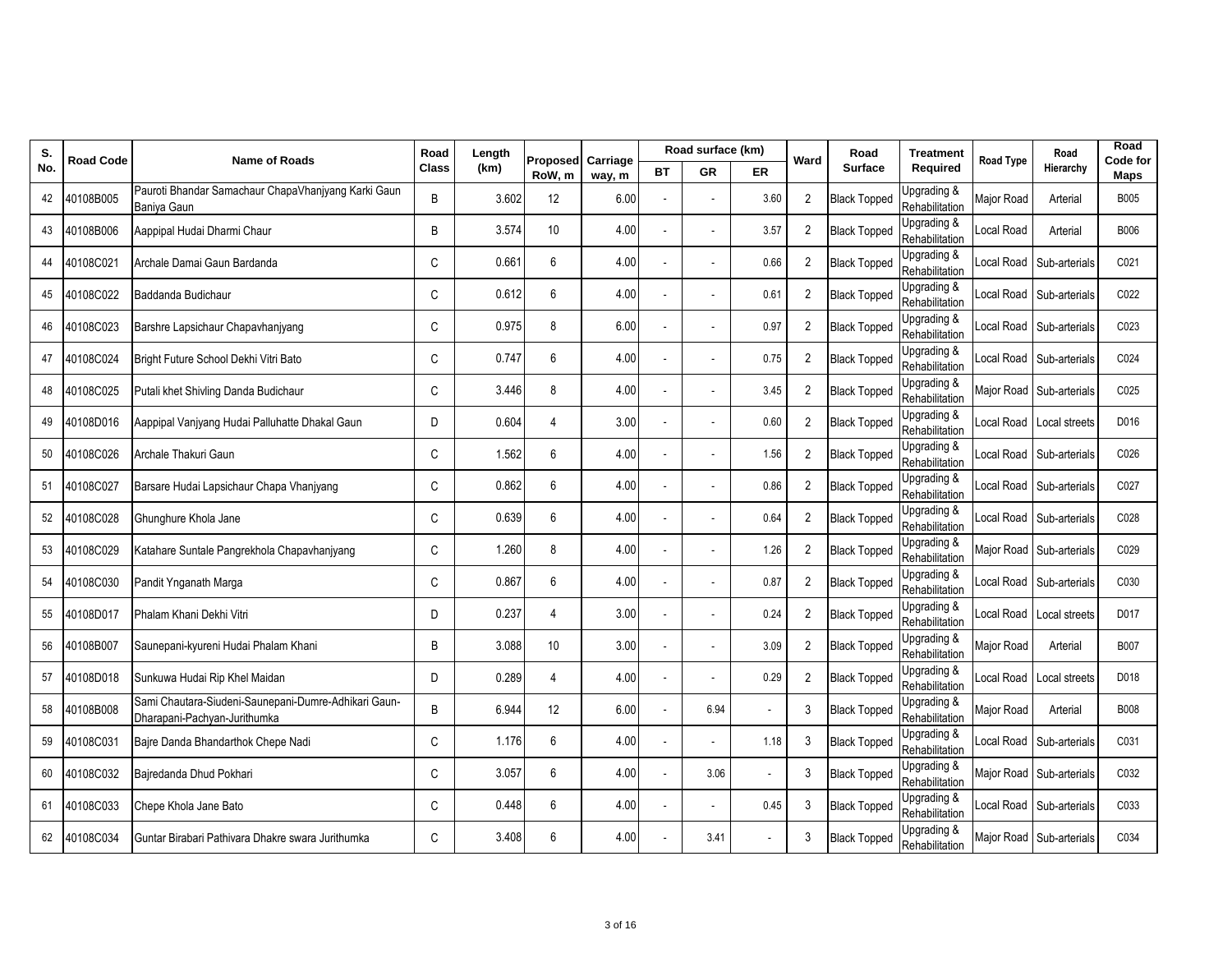| S.  | Road Code | <b>Name of Roads</b>                                              | Road         | Length | Proposed Carriage |        |    | Road surface (km) |      | Ward           | Road                | <b>Treatment</b>                         | <b>Road Type</b> | Road                     | Road<br>Code for |
|-----|-----------|-------------------------------------------------------------------|--------------|--------|-------------------|--------|----|-------------------|------|----------------|---------------------|------------------------------------------|------------------|--------------------------|------------------|
| No. |           |                                                                   | <b>Class</b> | (km)   | RoW, m            | way, m | ВT | GR                | ER   |                | <b>Surface</b>      | Required                                 |                  | Hierarchy                | <b>Maps</b>      |
| 63  | 40108C035 | Kadali-Aambot gaun-Dumridada                                      | C            | 2.396  | 6                 | 3.00   |    | 2.40              |      | 3              | <b>Black Topped</b> | Upgrading &<br>Rehabilitation            | Major Road       | Sub-arterials            | C035             |
| 64  | 40108C036 | Maivhul Pachyan Juri Thumka                                       | C            | 2.112  | 6                 | 4.00   |    |                   | 2.11 | 3              | <b>Black Topped</b> | Upgrading &<br>Rehabilitation            | ccal Road        | Sub-arterials            | C036             |
| 65  | 40108C037 | Sabhachautara-Maivhul -Bohora Gaun-Raute Pani-Aappipal<br>Aspatal | C            | 1.897  | 6                 | 4.00   |    |                   | 1.90 | 3              | <b>Black Topped</b> | Upgrading &<br>Rehabilitation            | Local Road       | Sub-arterials            | C037             |
| 66  | 40108C038 | Siudeni Dumre Jaljale Pathivara Jurithumka                        | C            | 4.424  | 6                 | 4.00   |    |                   | 4.42 | 3              | <b>Black Topped</b> | Upgrading &<br>Rehabilitation            |                  | Major Road Sub-arterials | C038             |
| 67  | 40108C039 | Siudeni-Bohora Gaun Bichchhe Mari Hudai Dumre Danda               | C            | 1.183  | 6                 | 3.00   |    |                   | 1.18 | 3              | <b>Black Topped</b> | Upgrading &<br>Rehabilitation            | ocal Road        | Sub-arterials            | C039             |
| 68  | 40108C040 | Siudeni-KaloKhola-MHH                                             | C            | 1.098  | 6                 | 4.00   |    |                   | 1.10 | 3              | <b>Black Topped</b> | Upgrading &<br>Rehabilitation            | ocal Road        | Sub-arterials            | C040             |
| 69  | 40108C041 | Adhikari qaun                                                     | C            | 0.969  | 6                 | 4.00   |    |                   | 0.97 | 3              | <b>Black Topped</b> | Upgrading &<br>Rehabilitation            | ocal Road        | Sub-arterials            | C041             |
| 70  | 40108C042 | Appipal Hospital-Pipaldada                                        | C            | 0.889  | 6                 | 4.00   |    |                   | 0.89 | 3              | <b>Black Topped</b> | Upgrading &<br>Rehabilitation            | ocal Road        | Sub-arterials            | C042             |
| 71  | 40108D019 | Barabise                                                          | D            | 0.295  | $\overline{4}$    | 4.00   |    |                   | 0.29 | 3              | <b>Black Topped</b> | Upgrading &<br>Rehabilitation            | ocal Road        | Local streets            | D019             |
| 72  | 40108C043 | Archale Nepane Khola Chhapthok Barpirke                           | C            | 4.186  | 6                 | 4.00   |    |                   | 4.19 | 4              | <b>Black Topped</b> | Upgrading &<br>Rehabilitation            | Major Road       | Sub-arterials            | C043             |
| 73  | 40108C044 | Barhapirke Pandit tar Barbise                                     | C            | 0.727  | 6                 | 4.00   |    |                   | 0.73 | 4              | <b>Black Topped</b> | Upgrading &<br>Rehabilitation            | ocal Road        | Sub-arterials            | C044             |
| 74  | 40108C045 | Hattigauda Barsale Ghimere thok Gaikhur Maidan                    | C            | 1.457  | 6                 | 4.00   |    |                   | 1.46 | 4              | <b>Black Topped</b> | Upgrading &<br>Rehabilitation            | ocal Road        | Sub-arterials            | C045             |
| 75  | 40108C046 | Jhyaitaar basti hudai Beltaar Bagaicha                            | C            | 1.513  | 6                 | 4.00   |    |                   | 1.51 | 4              | <b>Black Topped</b> | Upgrading &<br>Rehabilitation            | ocal Road        | Sub-arterials            | C046             |
| 76  | 40108C047 | Kumal Gaun Majh gaun(Namuna Jodne)                                | C            | 0.485  | 6                 | 3.00   |    |                   | 0.48 | 4              | <b>Black Topped</b> | Upgrading &<br>Rehabilitation            | ocal Road        | Sub-arterials            | C047             |
| 77  | 40108C048 | Luitel Bhanjyang Gahateri                                         | C            | 1.626  | 6                 | 4.00   |    |                   | 1.63 | $\overline{4}$ | <b>Black Topped</b> | Upgrading &<br>Rehabilitation            | ocal Road        | Sub-arterials            | C048             |
| 78  | 40108C049 | Nayagaun Barapirke                                                | C            | 0.716  | 8                 | 6.00   |    |                   | 0.72 | 4              | <b>Black Topped</b> | Upgrading &<br>Rehabilitation            | ocal Road        | Sub-arterials            | C049             |
| 79  | 40108C050 | Tallomalatigaira-Archalel                                         | C            | 1.861  | 6                 | 4.00   |    |                   | 1.86 | 4              | <b>Black Topped</b> | Upgrading &<br>Rehabilitation            | ccal Road        | Sub-arterials            | C050             |
| 80  | 40108C051 | Alkachilaune Dharapani                                            | C            | 0.606  | 6                 | 3.00   |    |                   | 0.61 | $\overline{4}$ | <b>Black Topped</b> | Upgrading &<br>Rehabilitation            | ocal Road        | Sub-arterials            | C051             |
| 81  | 40108D020 | Archale Gaun                                                      | D            | 0.634  | $\overline{4}$    | 4.00   |    |                   | 0.63 | 4              | <b>Black Topped</b> | Upgrading &<br>Rehabilitation            | ocal Road        | Local streets            | D020             |
| 82  | 40108D021 | Archale Gaun Vitri                                                | D            | 0.665  | $\overline{4}$    | 4.00   |    |                   | 0.67 | 4              | <b>Black Topped</b> | Upgrading &<br>Rehabilitation            | ccal Road        | Local streets            | D021             |
| 83  | 40108D022 | Barpirke Pandit tar Aaru Chaur                                    | D            | 0.685  | $\overline{4}$    | 4.00   |    |                   | 0.69 | 4              | <b>Black Topped</b> | <b>Jpgrading &amp;</b><br>Rehabilitation |                  | Local Road Local streets | D022             |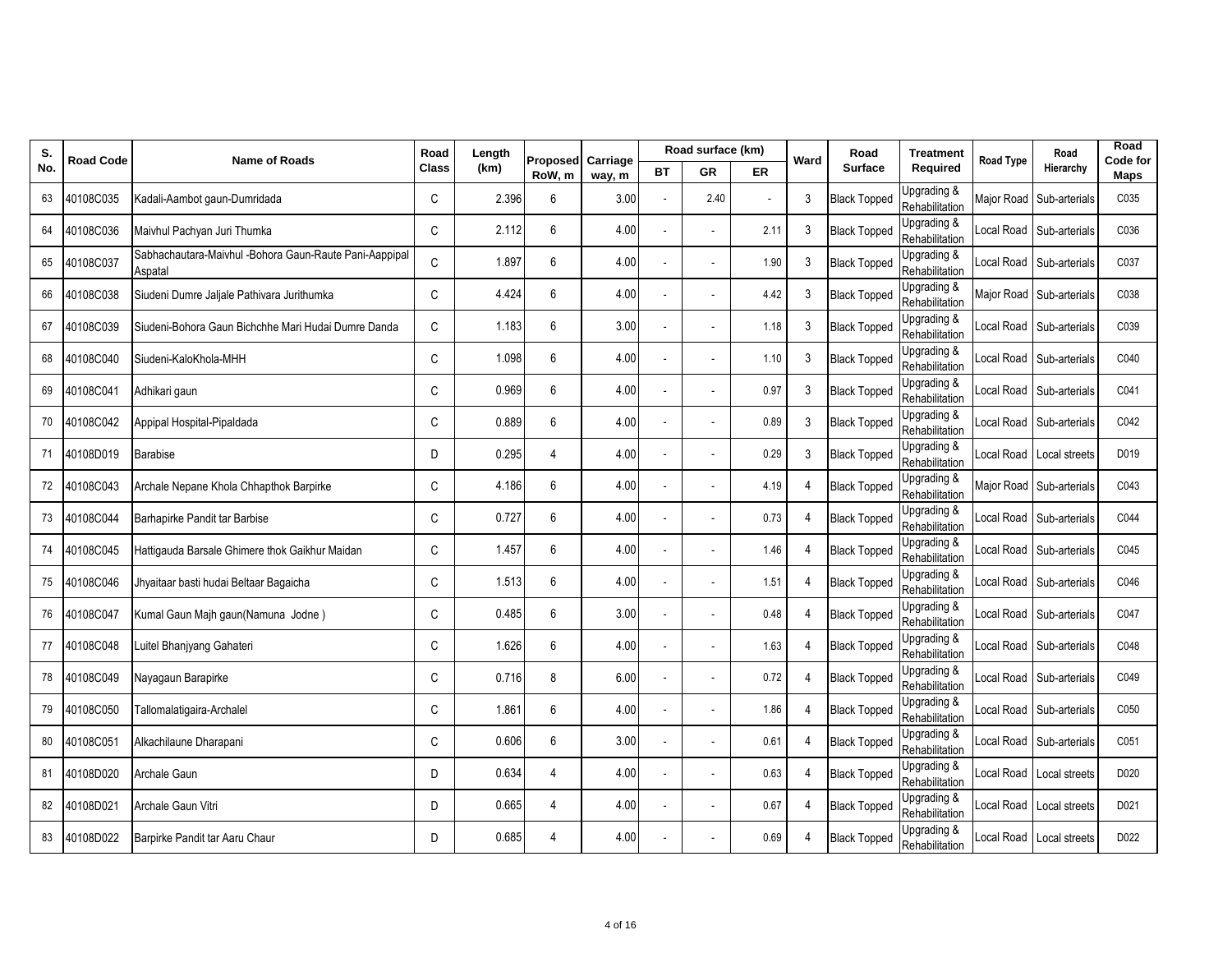| S.  | Road Code | <b>Name of Roads</b>                                                                | Road         | Length | Proposed Carriage |        |    | Road surface (km) |      | Ward                        | Road                | <b>Treatment</b>              | <b>Road Type</b> | Road                     | Road<br>Code for |
|-----|-----------|-------------------------------------------------------------------------------------|--------------|--------|-------------------|--------|----|-------------------|------|-----------------------------|---------------------|-------------------------------|------------------|--------------------------|------------------|
| No. |           |                                                                                     | <b>Class</b> | (km)   | RoW.m             | way, m | BТ | GR                | ER   |                             | <b>Surface</b>      | Required                      |                  | Hierarchy                | Maps             |
| 84  | 40108D023 | Birpirke Damkhani                                                                   | D            | 0.692  | 4                 | 4.00   |    |                   | 0.69 | 4                           | <b>Black Topped</b> | Upgrading &<br>Rehabilitation | ocal Road.       | Local streets            | D023             |
| 85  | 40108D024 | Chiruwa Dhunga-Beltar-Aaptar-Bagaltar-Hattigauda<br>Chautaro                        | D            | 2.821  | 4                 | 3.00   |    |                   | 2.82 | 4                           | <b>Black Topped</b> | Upgrading &<br>Rehabilitation | ocal Road        | Local streets            | D024             |
| 86  | 40108D025 | Ctevt Chok Vitri                                                                    | D            | 0.431  | $\overline{4}$    | 4.00   |    |                   | 0.43 | 4                           | <b>Black Topped</b> | Upgrading &<br>Rehabilitation | ocal Road        | Local streets            | D025             |
| 87  | 40108D026 | Kami Danda Kumal Gaun Rani Khola Mare Bato Ctevt                                    | D            | 1.421  | $\overline{4}$    | 4.00   |    |                   | 1.42 | $\boldsymbol{\vartriangle}$ | <b>Black Topped</b> | Upgrading &<br>Rehabilitation | ocal Road        | Local streets            | D026             |
| 88  | 40108D027 | Kharbari Gaun                                                                       | D            | 1.545  | 4                 | 4.00   |    |                   | 1.55 | 4                           | <b>Black Topped</b> | Upgrading &<br>Rehabilitation | ocal Road        | Local streets            | D027             |
| 89  | 40108D028 | Kharbari Gaun Dekhi Vitri                                                           | D            | 0.320  | $\overline{4}$    | 4.00   |    |                   | 0.32 | 4                           | <b>Black Topped</b> | Upgrading &<br>Rehabilitation | ocal Road.       | Local streets            | D028             |
| 90  | 40108D029 | Mahadevsthan-Alka Chilaune-Naya Gaun-Pandittar-<br>Sapkotatar Dekhi Pandittar Jodne | D            | 0.212  | $\overline{4}$    | 4.00   |    |                   | 0.21 | 4                           | <b>Black Topped</b> | Upgrading &<br>Rehabilitation |                  | ocal Road Local streets  | D029             |
| 91  | 40108D030 | Pandittar Gaun Vitri                                                                | D            | 0.176  | 4                 | 4.00   |    |                   | 0.18 | 4                           | <b>Black Topped</b> | Upgrading &<br>Rehabilitation | ocal Road        | Local streets            | D030             |
| 92  | 40108D031 | Sankhar Gaun                                                                        | D            | 0.572  | $\overline{4}$    | 3.00   |    |                   | 0.57 | 4                           | <b>Black Topped</b> | Upgrading &<br>Rehabilitation |                  | ocal Road Local streets  | D031             |
| 93  | 40108D032 | Sarkigaun                                                                           | D            | 0.426  | $\overline{4}$    | 3.00   |    |                   | 0.43 | 4                           | <b>Black Topped</b> | Upgrading &<br>Rehabilitation | ocal Road        | Local streets            | D032             |
| 94  | 40108D033 | Tallo malatigaira-Mathillo malatigaira                                              | D            | 1.552  | 4                 | 4.00   |    |                   | 1.55 | 4                           | <b>Black Topped</b> | Upgrading &<br>Rehabilitation | ocal Road        | Local streets            | D033             |
| 95  | 40108D034 | Thari Gaun Nepane Khola Chhap thok                                                  | D            | 1.043  | 4                 | 4.00   |    |                   | 1.04 | 4                           | <b>Black Topped</b> | Upgrading &<br>Rehabilitation |                  | Local Road Local streets | D034             |
| 96  | 40108C052 | Maihtar Pratichyalaya Thotro Dihi Darampani                                         | C            | 0.511  | 6                 | 4.00   |    |                   | 0.51 | 5                           | <b>Black Topped</b> | Upgrading &<br>Rehabilitation | ocal Road        | Sub-arterials            | C052             |
| 97  | 40108C053 | Thatipokhari-Purandi Gauda                                                          | C            | 2.421  | $6\overline{6}$   | 4.00   |    |                   | 2.42 | 5                           | <b>Black Topped</b> | Upgrading &<br>Rehabilitation |                  | Major Road Sub-arterials | C053             |
| 98  | 40108C054 | Turture-Sailitar-Raainastar                                                         | C            | 1.985  | 6                 | 4.00   |    | 1.98              |      | 5                           | <b>Black Topped</b> | Upgrading &<br>Rehabilitation |                  | Major Road Sub-arterials | C054             |
| 99  | 40108D035 | Ayurbed-Paradihi                                                                    | D            | 0.428  | 4                 | 4.00   |    |                   | 0.43 | 5                           | <b>Black Topped</b> | Upgrading &<br>Rehabilitation | ocal Road        | Local streets            | D035             |
| 100 | 40108D036 | Bal Jyoti Bording Jane Bato                                                         | D            | 0.130  | 4                 | 4.00   |    |                   | 0.13 | 5                           | <b>Black Topped</b> | Upgrading &<br>Rehabilitation | ocal Road        | Local streets            | D036             |
| 101 | 40108D037 | Bhawani Campus Raod                                                                 | D            | 0.202  | $\overline{4}$    | 4.00   |    |                   | 0.20 | 5                           | <b>Black Topped</b> | Upgrading &<br>Rehabilitation | ocal Road        | Local streets            | D037             |
| 102 | 40108C055 | Bhawani Campus-Dumrechaur                                                           | C            | 0.747  | 6                 | 3.00   |    |                   | 0.75 | 5                           | <b>Black Topped</b> | Upgrading &<br>Rehabilitation | ocal Road        | Sub-arterials            | C055             |
| 103 | 40108D038 | Bhawani Campus-Dumrechaur Dekhi Vitri Gaun                                          | D            | 0.264  | 4                 | 3.00   |    |                   | 0.26 | 5                           | <b>Black Topped</b> | Upgrading &<br>Rehabilitation | ocal Road        | Local streets            | D038             |
| 104 | 40108D039 | Chepeghat                                                                           | D            | 0.170  | $\overline{4}$    | 3.00   |    |                   | 0.17 | 5                           | <b>Black Topped</b> | Jpgrading &<br>Rehabilitation |                  | Local Road Local streets | D039             |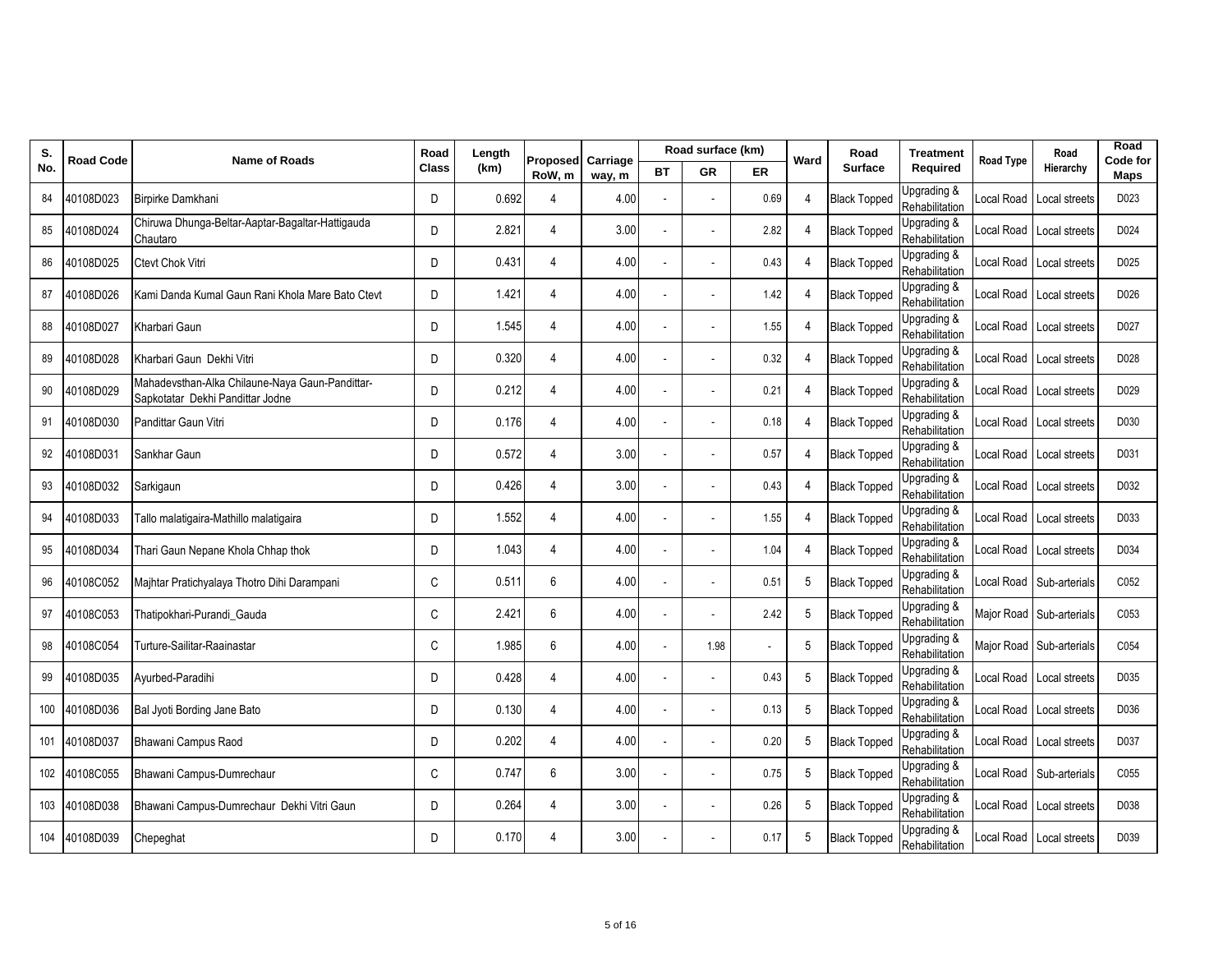| S.  | <b>Road Code</b> | <b>Name of Roads</b>                                 | Road         | Length | Proposed       | Carriage |    | Road surface (km) |      | Ward | Road                | <b>Treatment</b>              | <b>Road Type</b> | Road                     | Road<br>Code for |
|-----|------------------|------------------------------------------------------|--------------|--------|----------------|----------|----|-------------------|------|------|---------------------|-------------------------------|------------------|--------------------------|------------------|
| No. |                  |                                                      | <b>Class</b> | (km)   | RoW, m         | way, m   | ВT | <b>GR</b>         | ER   |      | <b>Surface</b>      | Required                      |                  | Hierarchy                | Maps             |
| 105 | 40108D040        | Chhuchi Bagar Gaun                                   | D            | 0.258  | 4              | 3.00     |    |                   | 0.26 | 5    | <b>Black Topped</b> | Upgrading &<br>Rehabilitation | ocal Road        | Local streets            | D040             |
| 106 | 40108D041        | Dumre Chaur Dharmawati                               | D            | 0.245  | $\overline{4}$ | 3.00     |    |                   | 0.25 | 5    | <b>Black Topped</b> | Upgrading &<br>Rehabilitation | ocal Road        | Local streets            | D041             |
| 107 | 40108D042        | Dumre Chaur Lig lig Bal Udhyan Tallo Fant Marg       | D            | 0.228  | $\overline{4}$ | 3.00     |    |                   | 0.23 | 5    | <b>Black Topped</b> | Upgrading &<br>Rehabilitation | ocal Road        | Local streets            | D042             |
| 108 | 40108D043        | Dumre Chaur Ring Road                                | D            | 0.546  | $\overline{4}$ | 3.00     |    |                   | 0.55 | 5    | <b>Black Topped</b> | Upgrading &<br>Rehabilitation | ocal Road        | Local streets            | D043             |
|     | 109 40108D044    | Ghat jane                                            | D            | 0.314  | $\overline{4}$ | 4.00     |    |                   | 0.31 | 5    | <b>Black Topped</b> | Upgrading &<br>Rehabilitation | ocal Road        | Local streets            | D044             |
| 110 | 40108D045        | Hatbazar Dekhi Pandey Chok                           | D            | 0.343  | $\overline{4}$ | 4.00     |    |                   | 0.34 | 5    | <b>Black Topped</b> | Upgrading &<br>Rehabilitation |                  | Local Road Local streets | D045             |
| 111 | 40108C056        | Majhi Gaun Khane Pani                                | C            | 1.380  | 6              | 4.00     |    |                   | 1.38 | 5    | <b>Black Topped</b> | Upgrading &<br>Rehabilitation | ocal Road        | Sub-arterials            | C056             |
|     | 112 40108D046    | Mare Jane bato Dekhi Vitri Bato                      | D            | 0.541  | $\overline{4}$ | 3.00     |    |                   | 0.54 | 5    | <b>Black Topped</b> | Upgrading &<br>Rehabilitation | ocal Road        | Local streets            | D046             |
|     | 113 40108D047    | Nagarpalika-Ayurbed                                  | D            | 0.202  | $\overline{4}$ | 4.00     |    |                   | 0.20 | 5    | <b>Black Topped</b> | Upgrading &<br>Rehabilitation |                  | Local Road Local streets | D047             |
| 114 | 40108C057        | Naukhor Ring Road                                    | C            | 0.769  | 6              | 4.00     |    |                   | 0.77 | 5    | <b>Black Topped</b> | Upgrading &<br>Rehabilitation | ocal Road        | Sub-arterials            | C057             |
| 115 | 40108D048        | Naukhor Vitri Gaun Bato                              | D            | 0.223  | 4              | 4.00     |    |                   | 0.22 | 5    | <b>Black Topped</b> | Upgrading &<br>Rehabilitation | ocal Road        | Local streets            | D048             |
| 116 | 40108D049        | Pandey Chok Majhtaar Dekhi Vitri Gaun                | D            | 0.378  | $\overline{4}$ | 3.00     |    |                   | 0.38 | 5    | <b>Black Topped</b> | Upgrading &<br>Rehabilitation | ocal Road        | Local streets            | D049             |
| 117 | 40108D050        | Peace Heaven                                         | D            | 0.167  | $\overline{4}$ | 3.00     |    |                   | 0.17 | 5    | <b>Black Topped</b> | Upgrading &<br>Rehabilitation | ocal Road        | Local streets            | D050             |
| 118 | 40108D051        | Police booth-Maili Newar Chautara                    | D            | 0.470  | $\overline{4}$ | 4.00     |    |                   | 0.47 | 5    | <b>Black Topped</b> | Upgrading &<br>Rehabilitation | ocal Road        | Local streets            | D051             |
|     | 119 40108D052    | Radhakrishna Mandir-Kalamata Dekhi Vitri Gaun        | D            | 0.511  | $\overline{4}$ | 3.00     |    |                   | 0.51 | 5    | <b>Black Topped</b> | Upgrading &<br>Rehabilitation | ocal Road        | Local streets            | D052             |
| 120 | 40108D053        | Radio Palungtar Jane Bato                            | D            | 0.205  | 4              | 3.00     |    |                   | 0.21 | 5    | <b>Black Topped</b> | Upgrading &<br>Rehabilitation | ocal Road        | Local streets            | D053             |
| 121 | 40108C058        | Tallo Fant Khahare Hawai Maidan Marg                 | C            | 1.391  | 6              | 4.00     |    |                   | 1.39 | 5    | <b>Black Topped</b> | Upgrading &<br>Rehabilitation | ccal Road        | Sub-arterials            | C058             |
|     | 122 40108D054    | Tallo Fant Magar Gaun Hawai Maidan Marg              | D            | 0.488  | $\overline{4}$ | 3.00     |    |                   | 0.49 | 5    | <b>Black Topped</b> | Upgrading &<br>Rehabilitation | ocal Road        | Local streets            | D054             |
| 123 | 40108C059        | Tallo Fant Tandrangtar                               | C            | 0.620  | 6              | 3.00     |    |                   | 0.62 | 5    | <b>Black Topped</b> | Upgrading &<br>Rehabilitation | ocal Road        | Sub-arterials            | C059             |
| 124 | 40108D055        | Thatipokhari-Dhikidada-Purandi Dekhi Vitri Jane Bato | D            | 0.258  | $\overline{4}$ | 3.00     |    |                   | 0.26 | 5    | <b>Black Topped</b> | Upgrading &<br>Rehabilitation | ccal Road        | Local streets            | D055             |
|     | 125 40108D056    | United English School                                | D            | 0.254  | $\overline{4}$ | 4.00     |    |                   | 0.25 | 5    | <b>Black Topped</b> | Upgrading &<br>Rehabilitation |                  | Local Road Local streets | D056             |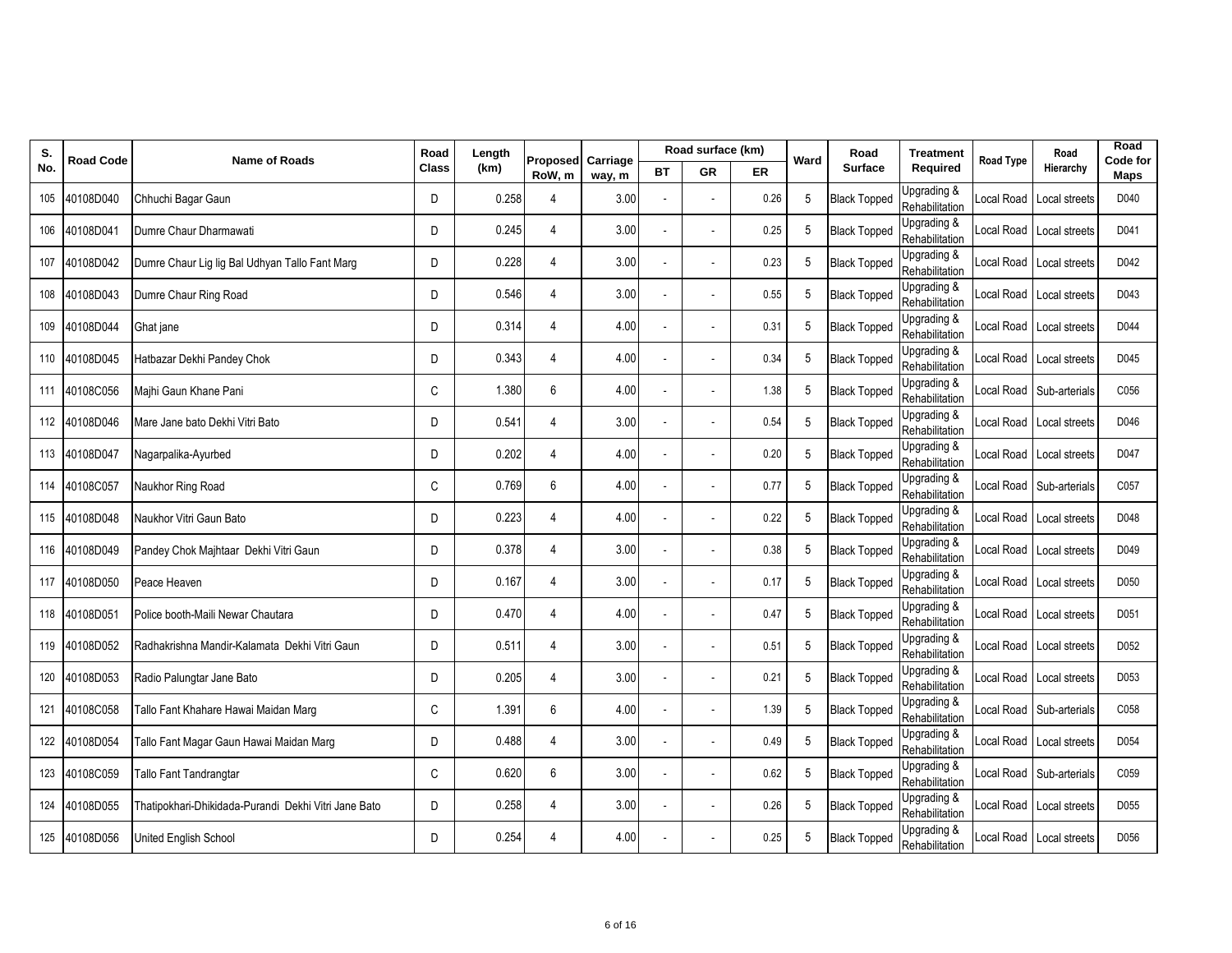| S.  | <b>Road Code</b> | <b>Name of Roads</b>                          | Road         | Length | Proposed         | Carriage |    | Road surface (km) |      | Ward           | Road                | <b>Treatment</b>              | <b>Road Type</b> | Road                     | Road<br>Code for |
|-----|------------------|-----------------------------------------------|--------------|--------|------------------|----------|----|-------------------|------|----------------|---------------------|-------------------------------|------------------|--------------------------|------------------|
| No. |                  |                                               | <b>Class</b> | (km)   | RoW, m           | way, m   | ВT | <b>GR</b>         | ER   |                | <b>Surface</b>      | Required                      |                  | Hierarchy                | Maps             |
| 126 | 40108B009        | Kamaltar Rajghare Beteni                      | B            | 2.766  | 10               | 4.00     |    |                   | 2.77 | 6              | <b>Black Topped</b> | Upgrading &<br>Rehabilitation | Major Road       | Arterial                 | <b>B009</b>      |
| 127 | 40108C060        | Pauwatar Votekate Tiwaritar Bagaicha          | C            | 1.845  | 8                | 4.00     |    |                   | 1.84 | 6              | <b>Black Topped</b> | Upgrading &<br>Rehabilitation | ocal Road        | Sub-arterials            | C060             |
| 128 | 40108D057        | Aambote                                       | D            | 0.207  | $\overline{4}$   | 4.00     |    |                   | 0.21 | 6              | <b>Black Topped</b> | Upgrading &<br>Rehabilitation | ocal Road        | Local streets            | D057             |
| 129 | 40108C061        | Baguwa Guliyo Pani Laxmi Mabi                 | C            | 1.570  | 8                | 4.00     |    |                   | 1.57 | 6              | <b>Black Topped</b> | Upgrading &<br>Rehabilitation | ocal Road        | Sub-arterials            | C061             |
| 130 | 40108C062        | Fedi-Purthok Dekhi Vitri                      | C            | 0.741  | $\boldsymbol{6}$ | 3.00     |    |                   | 0.74 | 6              | <b>Black Topped</b> | Upgrading &<br>Rehabilitation | ocal Road        | Sub-arterials            | C062             |
| 131 | 40108D058        | Gaikhur Vitri                                 | D            | 1.690  | $\overline{4}$   | 4.00     |    |                   | 1.69 | 6              | <b>Black Topped</b> | Upgrading &<br>Rehabilitation |                  | Local Road Local streets | D058             |
| 132 | 40108D059        | Gaikhur-kamaltar NC Dekhi Jungle              | D            | 0.844  | $\overline{4}$   | 3.00     |    |                   | 0.84 | 6              | <b>Black Topped</b> | Upgrading &<br>Rehabilitation | ocal Road        | Local streets            | D059             |
| 133 | 40108D060        | Jaisithok Gaun                                | D            | 0.905  | $\overline{4}$   | 4.00     |    |                   | 0.91 | 6              | <b>Black Topped</b> | Upgrading &<br>Rehabilitation | ocal Road        | Local streets            | D060             |
| 134 | 40108D061        | Kamaltar Gaun                                 | D            | 0.982  | $\overline{4}$   | 4.00     |    |                   | 0.98 | 6              | <b>Black Topped</b> | Upgrading &<br>Rehabilitation |                  | Local Road Local streets | D061             |
| 135 | 40108D062        | Kamaltar Kapretar Bohori Vhanjyang Judi Khola | D            | 4.015  | $\overline{4}$   | 4.00     |    |                   | 4.02 | 6              | <b>Black Topped</b> | Upgrading &<br>Rehabilitation | Major Road       | Local streets            | D062             |
| 136 | 40108D063        | Kavre Ranakharka Laxmi Mabi                   | D            | 3.389  | 4                | 4.00     |    |                   | 3.39 | 6              | <b>Black Topped</b> | Upgrading &<br>Rehabilitation | ocal Road        | Local streets            | D063             |
| 137 | 40108D064        | Rajghare Gaun                                 | D            | 0.451  | $\overline{4}$   | 3.00     |    |                   | 0.45 | 6              | <b>Black Topped</b> | Upgrading &<br>Rehabilitation | ocal Road        | Local streets            | D064             |
| 138 | 40108C063        | Rayale Gaun                                   | C            | 0.840  | 6                | 4.00     |    |                   | 0.84 | 6              | <b>Black Topped</b> | Upgrading &<br>Rehabilitation | ocal Road        | Sub-arterials            | C063             |
| 139 | 40108D065        | Salbot Vitri Bato                             | D            | 0.396  | $\overline{4}$   | 3.00     |    |                   | 0.40 | 6              | <b>Black Topped</b> | Upgrading &<br>Rehabilitation | ocal Road        | Local streets            | D065             |
| 140 | 40108C064        | Uk Hubari                                     | C            | 0.765  | 6                | 4.00     |    |                   | 0.76 | 6              | <b>Black Topped</b> | Upgrading &<br>Rehabilitation |                  | Major Road Sub-arterials | C064             |
| 141 | 40108B010        | Bimalnagar(Chunighat)-Abanda-Jagdikhola       | B            | 4.626  | 10               | 4.00     |    | 4.63              |      | 7              | <b>Black Topped</b> | Upgrading &<br>Rehabilitation | Major Road       | Arterial                 | B010             |
| 142 | 40108C065        | Biruwatar-Pashupati Chok                      | C            | 1.320  | 6                | 4.00     |    | 1.32              |      | $\overline{7}$ | <b>Black Topped</b> | Upgrading &<br>Rehabilitation | Major Road       | Sub-arterials            | C065             |
| 143 | 40108C066        | Aahalebar Pasupati Chok Bhatta Fanta          | C            | 1.532  | 6                | 4.00     |    |                   | 1.53 | $\overline{7}$ | <b>Black Topped</b> | Upgrading &<br>Rehabilitation | ocal Road        | Sub-arterials            | C066             |
| 144 | 40108D066        | Bal Kalyan School Dekhi Vitri Bato            | D            | 0.422  | 4                | 3.00     |    |                   | 0.42 | $\overline{7}$ | <b>Black Topped</b> | Upgrading &<br>Rehabilitation | ocal Road        | Local streets            | D066             |
| 145 | 40108D067        | Barpirke Iteni                                | D            | 0.655  | $\overline{4}$   | 3.00     |    |                   | 0.66 | $\overline{7}$ | <b>Black Topped</b> | Upgrading &<br>Rehabilitation | ccal Road        | Local streets            | D067             |
| 146 | 40108C067        | <b>Batobis Khahare</b>                        | C            | 1.070  | 6                | 4.00     |    |                   | 1.07 | 7              | <b>Black Topped</b> | Upgrading &<br>Rehabilitation |                  | ocal Road Sub-arterials  | C067             |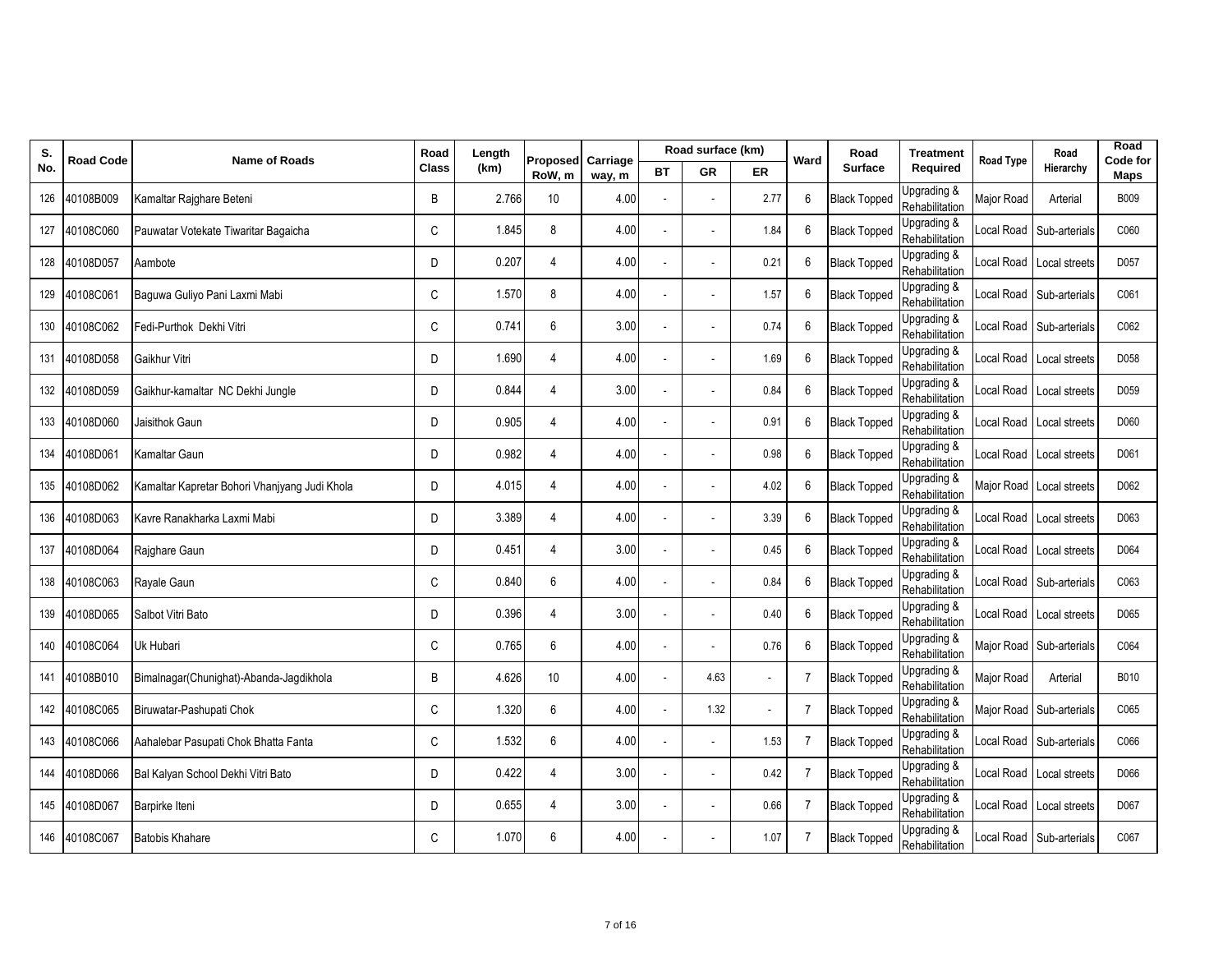| S.  | Road Code | <b>Name of Roads</b>                                 | Road         | Length | Proposed       | Carriage |    | Road surface (km) |      | Ward           | Road                | <b>Treatment</b>              | <b>Road Type</b> | Road                     | Road<br>Code for |
|-----|-----------|------------------------------------------------------|--------------|--------|----------------|----------|----|-------------------|------|----------------|---------------------|-------------------------------|------------------|--------------------------|------------------|
| No. |           |                                                      | <b>Class</b> | (km)   | RoW, m         | way, m   | ВT | <b>GR</b>         | ER   |                | <b>Surface</b>      | Required                      |                  | Hierarchy                | Maps             |
| 147 | 40108D068 | Biruwa tar                                           | D            | 0.479  | 4              | 4.00     |    |                   | 0.48 | 7              | <b>Black Topped</b> | Upgrading &<br>Rehabilitation | ocal Road.       | Local streets            | D068             |
| 148 | 40108C068 | Bord Gaun Majhi Gaun Vitri                           | C            | 2.234  | 8              | 4.00     |    |                   | 2.23 | $\overline{7}$ | <b>Black Topped</b> | Upgrading &<br>Rehabilitation |                  | Local Road Sub-arterials | C068             |
| 149 | 40108D069 | Budhikuwa-Sirjana chowk                              | D            | 0.550  | $\overline{4}$ | 4.00     |    |                   | 0.55 | $\overline{7}$ | <b>Black Topped</b> | Upgrading &<br>Rehabilitation |                  | Local Road Local streets | D069             |
| 150 | 40108D070 | Budikuwa Hudai Purne Pipal Jodne                     | D            | 0.367  | $\overline{4}$ | 4.00     |    |                   | 0.37 | $\overline{7}$ | <b>Black Topped</b> | Upgrading &<br>Rehabilitation |                  | Local Road Local streets | D070             |
| 151 | 40108C069 | Chhatin Tar Bhatta Fant Vitri                        | C            | 0.790  | 6              | 4.00     |    |                   | 0.79 | $\overline{7}$ | <b>Black Topped</b> | Upgrading &<br>Rehabilitation |                  | Local Road Sub-arterials | C069             |
| 152 | 40108D071 | Chhatintar Panegaun Hudai Bhatta Fant                | D            | 0.558  | $\overline{4}$ | 3.00     |    |                   | 0.56 | $\overline{7}$ | <b>Black Topped</b> | Upgrading &<br>Rehabilitation |                  | Local Road Local streets | D071             |
| 153 | 40108C070 | Doti Pipal Sera Muhane Phedi                         | C            | 1.390  | 6              | 3.00     |    |                   | 1.39 | 7              | <b>Black Topped</b> | Upgrading &<br>Rehabilitation |                  | _ocal Road Sub-arterials | C070             |
| 154 | 40108C071 | Dotipal abanda                                       | C            | 1.712  | 6              | 3.00     |    |                   | 1.71 | $\overline{7}$ | <b>Black Topped</b> | Upgrading &<br>Rehabilitation |                  | Major Road Sub-arterials | C071             |
| 155 | 40108C072 | Dotipal-Majhuwa-Bimalnagar Dekhi Marsyandi Nadi Jane | C            | 1.720  | 6              | 4.00     |    |                   | 1.72 | $\overline{7}$ | <b>Black Topped</b> | Upgrading &<br>Rehabilitation |                  | Local Road Sub-arterials | C072             |
| 156 | 40108C073 | Fusretar Mathillo Jogithan                           | C            | 1.255  | 6              | 4.00     |    |                   | 1.26 | $\overline{7}$ | <b>Black Topped</b> | Upgrading &<br>Rehabilitation |                  | Local Road Sub-arterials | C073             |
| 157 | 40108D072 | Jhusretar Pandekhola Pahele                          | D            | 0.508  | 4              | 3.00     |    |                   | 0.51 | 7              | <b>Black Topped</b> | Upgrading &<br>Rehabilitation |                  | Local Road Local streets | D072             |
| 158 | 40108C074 | Kausiltar Sati ghat Charsaya Bagar Abanda            | C            | 1.012  | 6              | 3.00     |    |                   | 1.01 | $\overline{7}$ | <b>Black Topped</b> | Upgrading &<br>Rehabilitation |                  | _ocal Road Sub-arterials | C074             |
| 159 | 40108C075 | Kausiltar Satighat (Jholunge pul)                    | C            | 1.065  | 6              | 3.00     |    |                   | 1.06 | 7              | <b>Black Topped</b> | Upgrading &<br>Rehabilitation | ocal Road.       | Sub-arterials            | C075             |
| 160 | 40108D073 | Khatritar-Tarkeghat-Putunga-Pauwatar                 | D            | 0.567  | 4              | 3.00     |    |                   | 0.57 | $\overline{7}$ | <b>Black Topped</b> | Upgrading &<br>Rehabilitation |                  | Local Road Local streets | D073             |
| 161 | 40108D074 | Kholaghat-Gaifarm-Dhokade-Dhuwakot                   | D            | 0.168  | $\overline{4}$ | 4.00     |    |                   | 0.17 | $\overline{7}$ | <b>Black Topped</b> | Upgrading &<br>Rehabilitation |                  | Major Road Local streets | D074             |
| 162 | 40108D075 | Kundure Gaun Hudai Phalame                           | D            | 0.692  | 4              | 3.00     |    |                   | 0.69 | 7              | <b>Black Topped</b> | Upgrading &<br>Rehabilitation |                  | Major Road Local streets | D075             |
| 163 | 40108C076 | Mailitar-Banchare                                    | C            | 1.215  | 6              | 4.00     |    |                   | 1.21 | 7              | <b>Black Topped</b> | Upgrading &<br>Rehabilitation |                  | Major Road Sub-arterials | C076             |
| 164 | 40108D076 | Maihuwa Gaun Dekhi Marsyandi Jane                    | D            | 0.364  | $\overline{4}$ | 4.00     |    |                   | 0.36 | $\overline{7}$ | <b>Black Topped</b> | Upgrading &<br>Rehabilitation |                  | Local Road Local streets | D076             |
| 165 | 40108D077 | Nagthan Iteni majuwa                                 | D            | 0.637  | 4              | 4.00     |    |                   | 0.64 | $\overline{7}$ | <b>Black Topped</b> | Upgrading &<br>Rehabilitation |                  | Local Road Local streets | D077             |
| 166 | 40108D078 | Ncell Tower Dekhi Pyaudi Khola Jane Bato             | D            | 0.626  | $\overline{4}$ | 4.00     |    |                   | 0.63 | $\overline{7}$ | <b>Black Topped</b> | Upgrading &<br>Rehabilitation | Local Road       | Local streets            | D078             |
| 167 | 40108D079 | Pahareghat Gaun                                      | D            | 0.705  | 4              | 4.00     |    |                   | 0.71 | 7              | <b>Black Topped</b> | Upgrading &<br>Rehabilitation |                  | Local Road Local streets | D079             |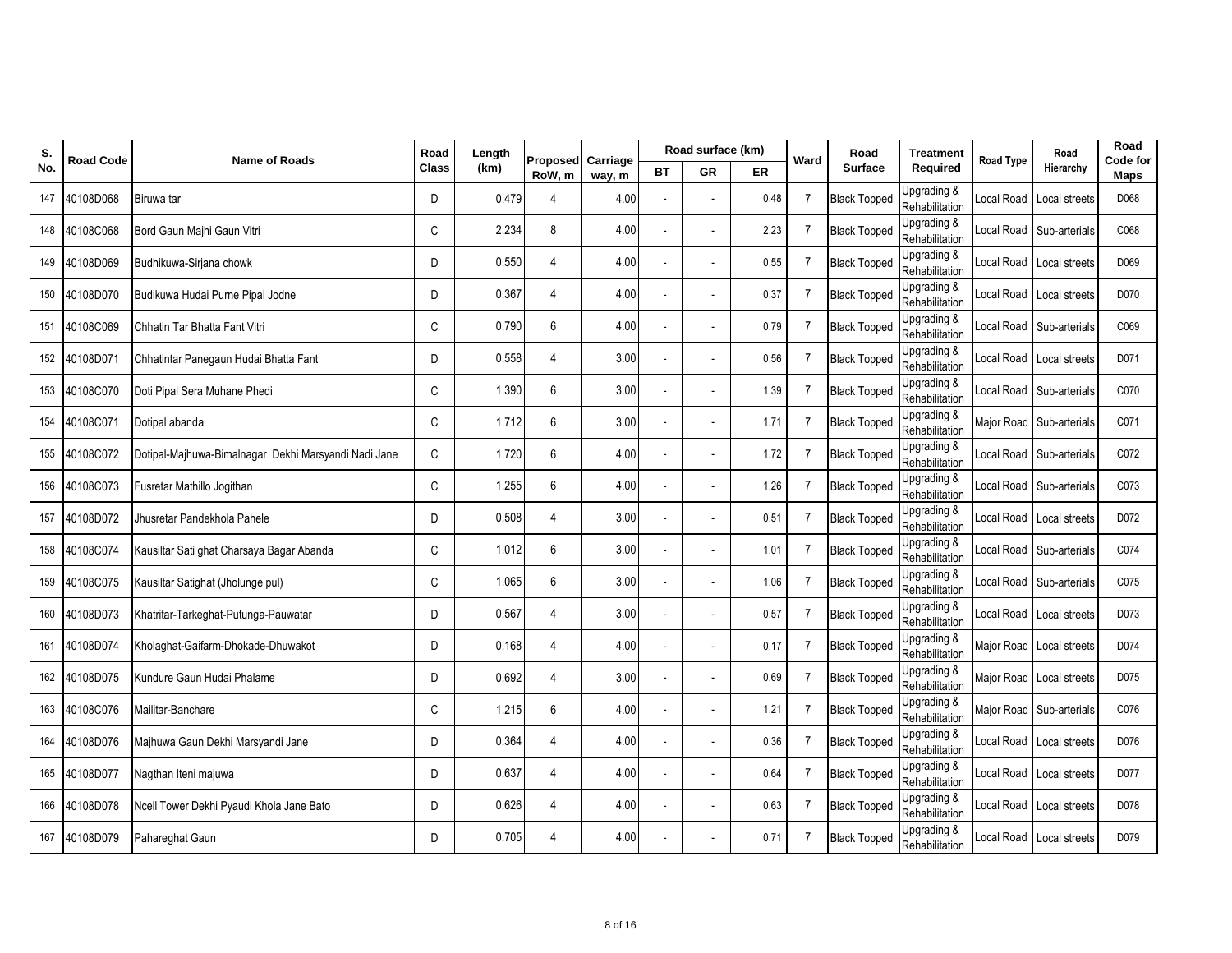| S.  | <b>Road Code</b> | <b>Name of Roads</b>                                | Road         | Length | Proposed         | Carriage |    | Road surface (km) |      | Ward           | Road                | <b>Treatment</b>              | Road Type  | Road                     | Road<br>Code for |
|-----|------------------|-----------------------------------------------------|--------------|--------|------------------|----------|----|-------------------|------|----------------|---------------------|-------------------------------|------------|--------------------------|------------------|
| No. |                  |                                                     | <b>Class</b> | (km)   | RoW, m           | way, m   | ВT | <b>GR</b>         | ER   |                | <b>Surface</b>      | Required                      |            | Hierarchy                | Maps             |
| 168 | 40108D080        | Pandekhola Pahare khola Hudai Terikhola             | D            | 0.286  | 4                | 3.00     |    |                   | 0.29 | 7              | <b>Black Topped</b> | Upgrading &<br>Rehabilitation | ocal Road  | Local streets            | D080             |
| 169 | 40108C077        | Panta Bagaicha-Kholaghat Bagar-Nayabasti-Thulochaur | C            | 1.910  | 8                | 4.00     |    |                   | 1.91 | $\overline{7}$ | <b>Black Topped</b> | Upgrading &<br>Rehabilitation |            | Major Road Sub-arterials | C077             |
| 170 | 40108C078        | Pasupati Chok Khola Ghat Bagar                      | C            | 1.342  | $\boldsymbol{6}$ | 4.00     |    |                   | 1.34 | $\overline{7}$ | <b>Black Topped</b> | Upgrading &<br>Rehabilitation | ocal Road  | Sub-arterials            | C078             |
| 171 | 40108C079        | Samichaur Khambechautara Kumaltari                  | C            | 0.955  | 6                | 4.00     |    |                   | 0.96 | $\overline{7}$ | <b>Black Topped</b> | Upgrading &<br>Rehabilitation | ocal Road  | Sub-arterials            | C079             |
|     | 172 40108C080    | Srijana chowk Vhoteni Khola                         | C            | 1.064  | 6                | 4.00     |    |                   | 1.06 | $\overline{7}$ | <b>Black Topped</b> | Upgrading &<br>Rehabilitation | ocal Road  | Sub-arterials            | C080             |
| 173 | 40108C081        | Thatitar Nibkuna Biruwatar                          | C            | 0.907  | 6                | 3.00     |    |                   | 0.91 | $\overline{7}$ | <b>Black Topped</b> | Upgrading &<br>Rehabilitation | ocal Road  | Sub-arterials            | C081             |
| 174 | 40108C082        | Thatitar Thalchaur Aaran Pani                       | C            | 1.331  | 6                | 4.00     |    |                   | 1.33 | $\overline{7}$ | <b>Black Topped</b> | Upgrading &<br>Rehabilitation | ocal Road  | Sub-arterials            | C082             |
| 175 | 40108C083        | <b>Thulotar Road</b>                                | C            | 0.631  | 6                | 4.00     |    |                   | 0.63 | 7              | <b>Black Topped</b> | Upgrading &<br>Rehabilitation | ocal Road  | Sub-arterials            | C083             |
| 176 | 40108C084        | Duwar Mare Gauda Devighat                           | C            | 1.914  | 6                | 4.00     |    |                   | 1.91 | 8              | <b>Black Topped</b> | Upgrading &<br>Rehabilitation | Major Road | Sub-arterials            | C084             |
| 177 | 40108C085        | Milan Chok Dekhi Devighat                           | C            | 2.033  | 8                | 4.00     |    | 2.03              |      | 8              | <b>Black Topped</b> | Upgrading &<br>Rehabilitation | Major Road | Sub-arterials            | C085             |
| 178 | 40108C086        | Ratmate Dekhi aam Danda                             | C            | 0.770  | 6                | 4.00     |    |                   | 0.77 | 8              | <b>Black Topped</b> | Upgrading &<br>Rehabilitation | ocal Road  | Sub-arterials            | C086             |
|     | 179 40108C087    | Adhikari Gaun Dekhi Karkheti Tar                    | C            | 1.070  | 6                | 3.00     |    |                   | 1.07 | 8              | <b>Black Topped</b> | Upgrading &<br>Rehabilitation |            | ccal Road Sub-arterials  | C087             |
| 180 | 40108D081        | Adhikari Gaun Dekhi Lamatar Jane Bato               | D            | 0.558  | $\overline{4}$   | 4.00     |    |                   | 0.56 | 8              | <b>Black Topped</b> | Upgrading &<br>Rehabilitation | Major Road | Local streets            | D081             |
| 181 | 40108C088        | Akala Gramin                                        | C            | 1.455  | 6                | 3.00     |    |                   | 1.45 | 8              | <b>Black Topped</b> | Upgrading &<br>Rehabilitation | Major Road | Sub-arterials            | C088             |
| 182 | 40108C089        | Akala Than Mandir                                   | C            | 1.551  | 6                | 3.00     |    |                   | 1.55 | 8              | <b>Black Topped</b> | Upgrading &<br>Rehabilitation | ocal Road  | Sub-arterials            | C089             |
| 183 | 40108D082        | Banchare Gaun                                       | D            | 0.260  | $\overline{4}$   | 3.00     |    |                   | 0.26 | 8              | <b>Black Topped</b> | Upgrading &<br>Rehabilitation | ocal Road  | Local streets            | D082             |
| 184 | 40108D083        | Chaunate Dekhi Vitri Gaun                           | D            | 0.307  | 4                | 3.00     |    |                   | 0.31 | 8              | <b>Black Topped</b> | Upgrading &<br>Rehabilitation | ocal Road  | Local streets            | D083             |
| 185 | 40108D084        | Devighat Aapbari                                    | D            | 0.293  | $\overline{4}$   | 4.00     |    |                   | 0.29 | 8              | <b>Black Topped</b> | Upgrading &<br>Rehabilitation |            | Local Road Local streets | D084             |
| 186 | 40108B011        | Duwakot chakrapath                                  | B            | 6.614  | 12               | 4.00     |    |                   | 6.61 | 8              | <b>Black Topped</b> | Upgrading &<br>Rehabilitation | Major Road | Arterial                 | B011             |
| 187 | 40108D085        | Duwakot Community Learning Jane Bato                | D            | 0.509  | $\overline{4}$   | 3.00     |    |                   | 0.51 | 8              | <b>Black Topped</b> | Upgrading &<br>Rehabilitation | ocal Road  | Local streets            | D085             |
|     | 188 40108D086    | Gopal Danda Dhekhi Mulbari                          | D            | 0.516  | 4                | 4.00     |    |                   | 0.52 | 8              | <b>Black Topped</b> | Upgrading &<br>Rehabilitation |            | Major Road Local streets | D086             |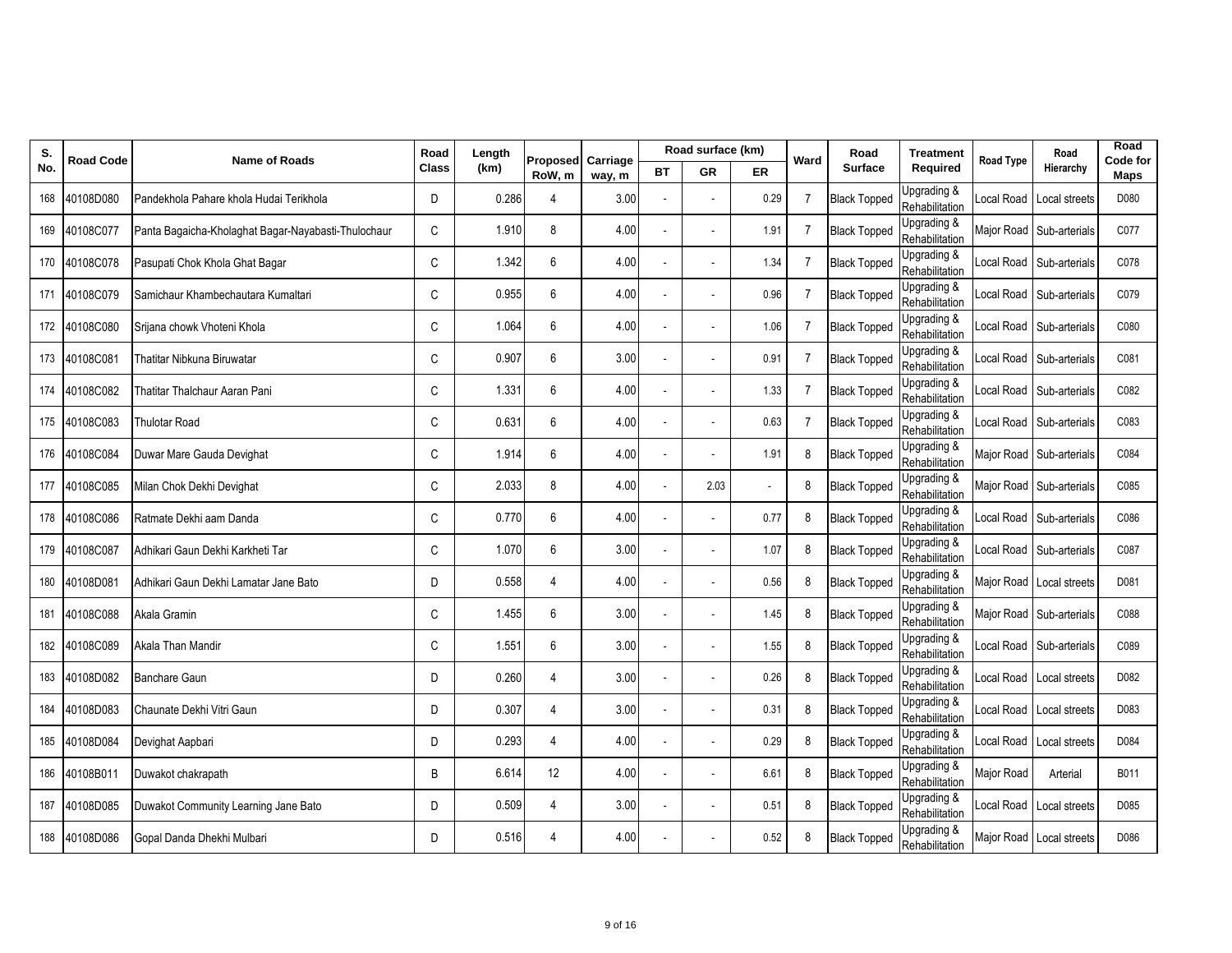| S.  | <b>Road Code</b> | <b>Name of Roads</b>                                | Road         | Length | Proposed       | Carriage |    | Road surface (km) |      | Ward | Road                | <b>Treatment</b>              | <b>Road Type</b> | Road                     | Road<br>Code for |
|-----|------------------|-----------------------------------------------------|--------------|--------|----------------|----------|----|-------------------|------|------|---------------------|-------------------------------|------------------|--------------------------|------------------|
| No. |                  |                                                     | <b>Class</b> | (km)   | RoW, m         | way, m   | ВT | <b>GR</b>         | ER   |      | <b>Surface</b>      | Required                      |                  | Hierarchy                | Maps             |
| 189 | 40108C090        | Jhankra                                             | C            | 1.675  | 6              | 4.00     |    |                   | 1.67 | 8    | <b>Black Topped</b> | Upgrading &<br>Rehabilitation | ocal Road        | Sub-arterials            | C090             |
| 190 | 40108D087        | Koralephat                                          | D            | 0.223  | $\overline{4}$ | 4.00     |    |                   | 0.22 | 8    | <b>Black Topped</b> | Upgrading &<br>Rehabilitation | ocal Road        | Local streets            | D087             |
| 191 | 40108C091        | Kudare Aapbari Dabkhet Devighat                     | C            | 1.219  | 6              | 4.00     |    |                   | 1.22 | 8    | <b>Black Topped</b> | Upgrading &<br>Rehabilitation | Major Road       | Sub-arterials            | C091             |
| 192 | 40108D088        | Kutiya Gaun                                         | D            | 0.850  | $\overline{4}$ | 4.00     |    |                   | 0.85 | 8    | <b>Black Topped</b> | Upgrading &<br>Rehabilitation | ocal Road        | Local streets            | D088             |
| 193 | 40108D089        | <b>Majh Duwar</b>                                   | D            | 0.365  | $\overline{4}$ | 4.00     |    |                   | 0.37 | 8    | <b>Black Topped</b> | Upgrading &<br>Rehabilitation | ocal Road        | Local streets            | D089             |
| 194 | 40108D090        | Milan Chok Bat Devighat Jane Dekhi Vitri            | D            | 0.730  | $\overline{4}$ | 3.00     |    |                   | 0.73 | 8    | <b>Black Topped</b> | Upgrading &<br>Rehabilitation |                  | Local Road Local streets | D090             |
| 195 | 40108D091        | Milan Chok Dekhi Mulbari Samma                      | D            | 0.156  | $\overline{4}$ | 4.00     |    |                   | 0.16 | 8    | <b>Black Topped</b> | Upgrading &<br>Rehabilitation | Major Road       | Local streets            | D091             |
| 196 | 40108D092        | Naharkigaun                                         | D            | 0.332  | $\overline{4}$ | 4.00     |    |                   | 0.33 | 8    | <b>Black Topped</b> | Upgrading &<br>Rehabilitation | ocal Road        | Local streets            | D092             |
| 197 | 40108D093        | Naharkigaun Dekhi Vitri                             | D            | 0.346  | $\overline{4}$ | 3.00     |    |                   | 0.35 | 8    | <b>Black Topped</b> | Upgrading &<br>Rehabilitation |                  | Local Road Local streets | D093             |
| 198 | 40108D094        | Ratmate Gaun                                        | D            | 0.611  | $\overline{4}$ | 3.00     |    |                   | 0.61 | 8    | <b>Black Topped</b> | Upgrading &<br>Rehabilitation | ocal Road        | Local streets            | D094             |
| 199 | 40108A003        | Dhungetari Birdi Sera Khahare Bato                  | Α            | 1.287  | 32             | 4.00     |    |                   | 1.29 | 9    | <b>Black Topped</b> | Upgrading &<br>Rehabilitation | <b>Ring Road</b> | Arterial                 | A003             |
| 200 | 40108A004        | Gaurav Academy Jane Bato                            | A            | 0.578  | 32             | 6.00     |    |                   | 0.58 | 9    | <b>Black Topped</b> | Upgrading &<br>Rehabilitation | Ring Road        | Arterial                 | A004             |
| 201 | 40108A005        | Pipal Tari Bato                                     | A            | 1.770  | 32             | 4.00     |    |                   | 1.77 | 9    | <b>Black Topped</b> | Upgrading &<br>Rehabilitation | <b>Ring Road</b> | Arterial                 | A005             |
| 202 | 40108B012        | Birti Footi Ball Ground Dekhi Vitri Gaun            | B            | 1.493  | 12             | 6.00     |    |                   | 1.49 | 9    | <b>Black Topped</b> | Upgrading &<br>Rehabilitation | Major Road       | Arterial                 | B012             |
| 203 | 40108C092        | Chalise Danda Bato Dekhi Vitri                      | C            | 1.538  | 6              | 4.00     |    |                   | 1.54 | 9    | <b>Black Topped</b> | Upgrading &<br>Rehabilitation | ocal Road        | Sub-arterials            | C092             |
| 204 | 40108C093        | Lama Gada HattiGauda Bato Dekhi Vitri Bato          | C            | 1.478  | 6              | 4.00     |    |                   | 1.48 | 9    | <b>Black Topped</b> | Upgrading &<br>Rehabilitation | ocal Road        | Sub-arterials            | C093             |
| 205 | 40108C094        | Ram Jyoti School Jane Bato                          | C            | 0.347  | 6              | 4.00     |    |                   | 0.35 | 9    | <b>Black Topped</b> | Upgrading &<br>Rehabilitation | Major Road       | Sub-arterials            | C094             |
| 206 | 40108D095        | Birti Footi Ball Ground Dekhi Vitri Gaun DekhiVitri | D            | 0.339  | $\overline{4}$ | 4.00     |    |                   | 0.34 | 9    | <b>Black Topped</b> | Upgrading &<br>Rehabilitation | ocal Road        | Local streets            | D095             |
| 207 | 40108C095        | <b>Buduwa</b>                                       | C            | 0.719  | 6              | 4.00     |    |                   | 0.72 | 9    | <b>Black Topped</b> | Upgrading &<br>Rehabilitation | Major Road       | Sub-arterials            | C095             |
| 208 | 40108C096        | Chalise Danda Bato                                  | C            | 2.815  | 8              | 4.00     |    |                   | 2.81 | 9    | <b>Black Topped</b> | Upgrading &<br>Rehabilitation | ccal Road        | Sub-arterials            | C096             |
|     | 209 40108C097    | Chhapth Dekhi Gurungaun                             | C            | 1.099  | 6              | 4.00     |    |                   | 1.10 | 9    | <b>Black Topped</b> | Upgrading &<br>Rehabilitation |                  | _ocal Road Sub-arterials | C097             |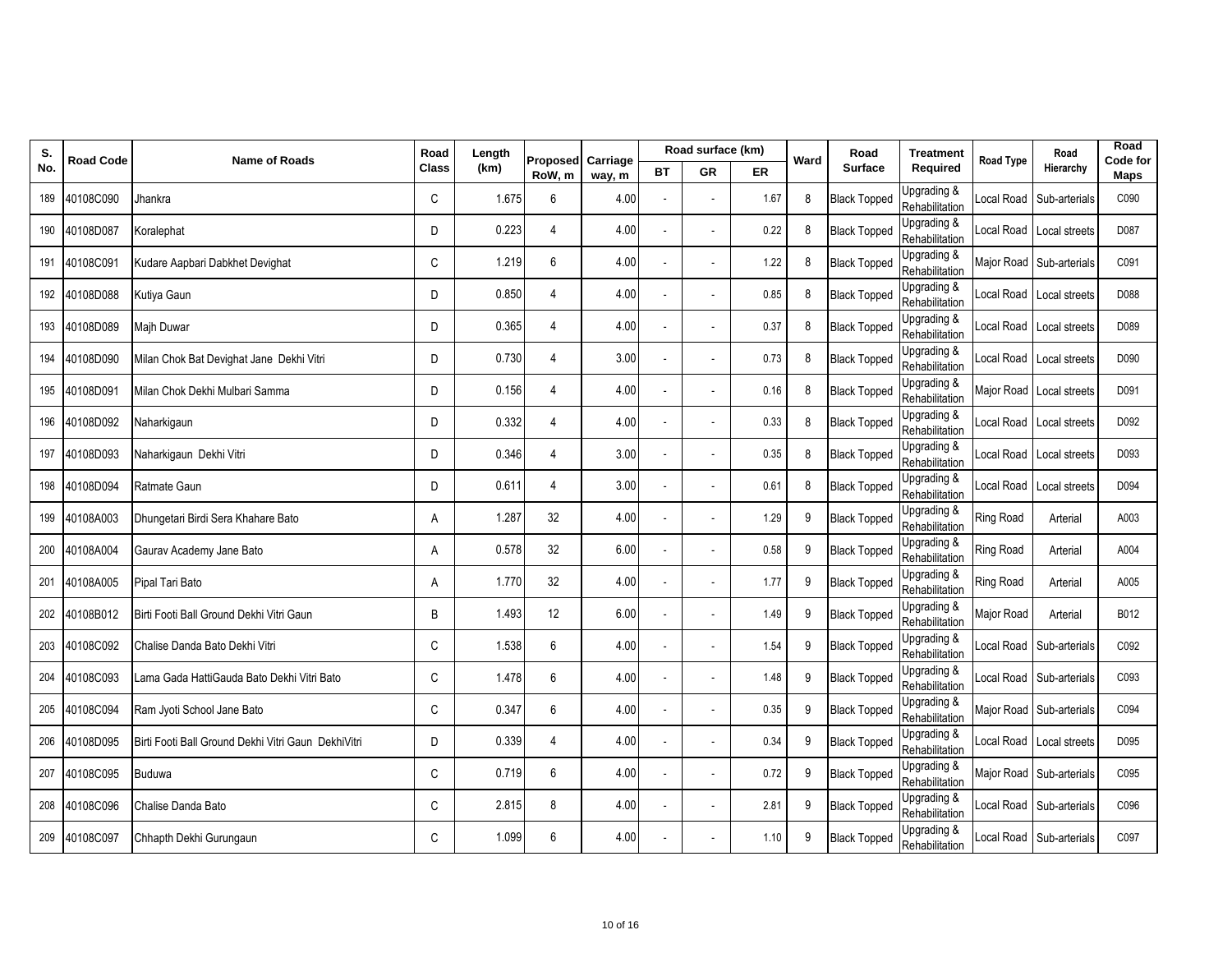| S.  | <b>Road Code</b> | <b>Name of Roads</b>                   | Road         | Length | Proposed       | Carriage |    | Road surface (km) |      | Ward | Road                | <b>Treatment</b>              | <b>Road Type</b> | Road                     | Road<br>Code for |
|-----|------------------|----------------------------------------|--------------|--------|----------------|----------|----|-------------------|------|------|---------------------|-------------------------------|------------------|--------------------------|------------------|
| No. |                  |                                        | <b>Class</b> | (km)   | RoW, m         | way, m   | ВT | <b>GR</b>         | ER   |      | <b>Surface</b>      | Required                      |                  | Hierarchy                | Maps             |
| 210 | 40108C098        | Chhar Chhare Sirpali Bato              | C            | 1.784  | 6              | 4.00     |    |                   | 1.78 | 9    | <b>Black Topped</b> | Upgrading &<br>Rehabilitation | ocal Road        | Sub-arterials            | C098             |
| 211 | 40108D096        | <b>Chherek Gaun</b>                    | D            | 0.212  | 4              | 3.00     |    |                   | 0.21 | 9    | <b>Black Topped</b> | Upgrading &<br>Rehabilitation | ocal Road        | Local streets            | D096             |
| 212 | 40108D097        | Damoday Mabi Dekhi Vitri Bato          | D            | 0.324  | $\overline{4}$ | 4.00     |    |                   | 0.32 | 9    | <b>Black Topped</b> | Upgrading &<br>Rehabilitation | ocal Road        | Local streets            | D097             |
|     | 213 40108B013    | Jhagade Kusuntar Sana Besi             | B            | 2.355  | 10             | 4.00     |    |                   | 2.35 | 9    | <b>Black Topped</b> | Upgrading &<br>Rehabilitation | ocal Road        | Arterial                 | B013             |
| 214 | 40108D098        | Jhagade Kusuntar Sana Besi Dekhi Vitri | D            | 0.796  | $\overline{4}$ | 4.00     |    |                   | 0.80 | 9    | <b>Black Topped</b> | Upgrading &<br>Rehabilitation | ocal Road        | Local streets            | D098             |
| 215 | 40108C099        | Khoriya Dekhi Chukti Khola Jane Bato   | C            | 0.950  | 6              | 4.00     |    |                   | 0.95 | 9    | <b>Black Topped</b> | Upgrading &<br>Rehabilitation |                  | Local Road Sub-arterials | C099             |
|     | 216 40108C100    | Khoriya Gaun                           | C            | 1.025  | 6              | 4.00     |    |                   | 1.02 | 9    | <b>Black Topped</b> | Upgrading &<br>Rehabilitation | ocal Road        | Sub-arterials            | C100             |
| 217 | 40108C101        | Kosgade Gaun                           | $\mathsf{C}$ | 1.221  | 6              | 3.00     |    |                   | 1.22 | 9    | <b>Black Topped</b> | Upgrading &<br>Rehabilitation | ocal Road        | Sub-arterials            | C101             |
| 218 | 40108D099        | Kusuntar Vitri Gaun                    | D            | 0.252  | $\overline{4}$ | 4.00     |    |                   | 0.25 | 9    | <b>Black Topped</b> | Upgrading &<br>Rehabilitation |                  | Local Road Local streets | D099             |
| 219 | 40108B014        | Lama Gara HattiGauda Bato              | B            | 4.912  | 10             | 4.00     |    |                   | 4.91 | 9    | <b>Black Topped</b> | Upgrading &<br>Rehabilitation | ocal Road        | Arterial                 | B014             |
| 220 | 40108C102        | Martabesi                              | C            | 1.633  | 6              | 4.00     |    |                   | 1.63 | 9    | <b>Black Topped</b> | Upgrading &<br>Rehabilitation | ocal Road        | Sub-arterials            | C102             |
| 221 | 40108C103        | Pandebesi Bosstar Batkhor              | C            | 2.733  | 8              | 4.00     |    |                   | 2.73 | 9    | <b>Black Topped</b> | Upgrading &<br>Rehabilitation | ocal Road        | Sub-arterials            | C103             |
| 222 | 40108B015        | Pantha Besi Bhutiya Bato               | B            | 3.444  | 12             | 4.00     |    |                   | 3.44 | 9    | <b>Black Topped</b> | Upgrading &<br>Rehabilitation | ocal Road        | Arterial                 | B015             |
| 223 | 40108C104        | Ramche Mohani Dhaukhola Bato           | C            | 1.845  | 6              | 4.00     |    |                   | 1.85 | 9    | <b>Black Topped</b> | Upgrading &<br>Rehabilitation | Major Road       | Sub-arterials            | C104             |
| 224 | 40108D100        | <b>Rip Thok Motar Bato</b>             | D            | 0.841  | $\overline{4}$ | 4.00     |    |                   | 0.84 | 9    | <b>Black Topped</b> | Upgrading &<br>Rehabilitation |                  | ocal Road Local streets  | D100             |
| 225 | 40108D101        | Sanobesi Hudai Vitri                   | D            | 0.697  | 4              | 4.00     |    |                   | 0.70 | 9    | <b>Black Topped</b> | Upgrading &<br>Rehabilitation | ocal Road        | Local streets            | D101             |
| 226 | 40108C105        | Sera Sano Besi Bato                    | C            | 1.105  | 6              | 4.00     |    |                   | 1.10 | 9    | <b>Black Topped</b> | Upgrading &<br>Rehabilitation | ccal Road        | Sub-arterials            | C105             |
| 227 | 40108C106        | Sisneri Gaun                           | C            | 1.598  | 6              | 4.00     |    |                   | 1.60 | 9    | <b>Black Topped</b> | Upgrading &<br>Rehabilitation |                  | ccal Road Sub-arterials  | C106             |
| 228 | 40108C107        | Amaraitar Simal Gaira                  | C            | 0.773  | 6              | 4.00     |    |                   | 0.77 | 10   | <b>Black Topped</b> | Upgrading &<br>Rehabilitation | ocal Road        | Sub-arterials            | C107             |
| 229 | 40108C108        | Amili Chaur Gaun                       | C            | 0.565  | 6              | 4.00     |    |                   | 0.56 | 10   | <b>Black Topped</b> | Upgrading &<br>Rehabilitation | Local Road       | Sub-arterials            | C108             |
|     | 230 40108C109    | Bagh Danda Thulo Gaun Chapali          | C            | 1.624  | 6              | 4.00     |    |                   | 1.62 | 10   | <b>Black Topped</b> | Upgrading &<br>Rehabilitation |                  | ocal Road Sub-arterials  | C109             |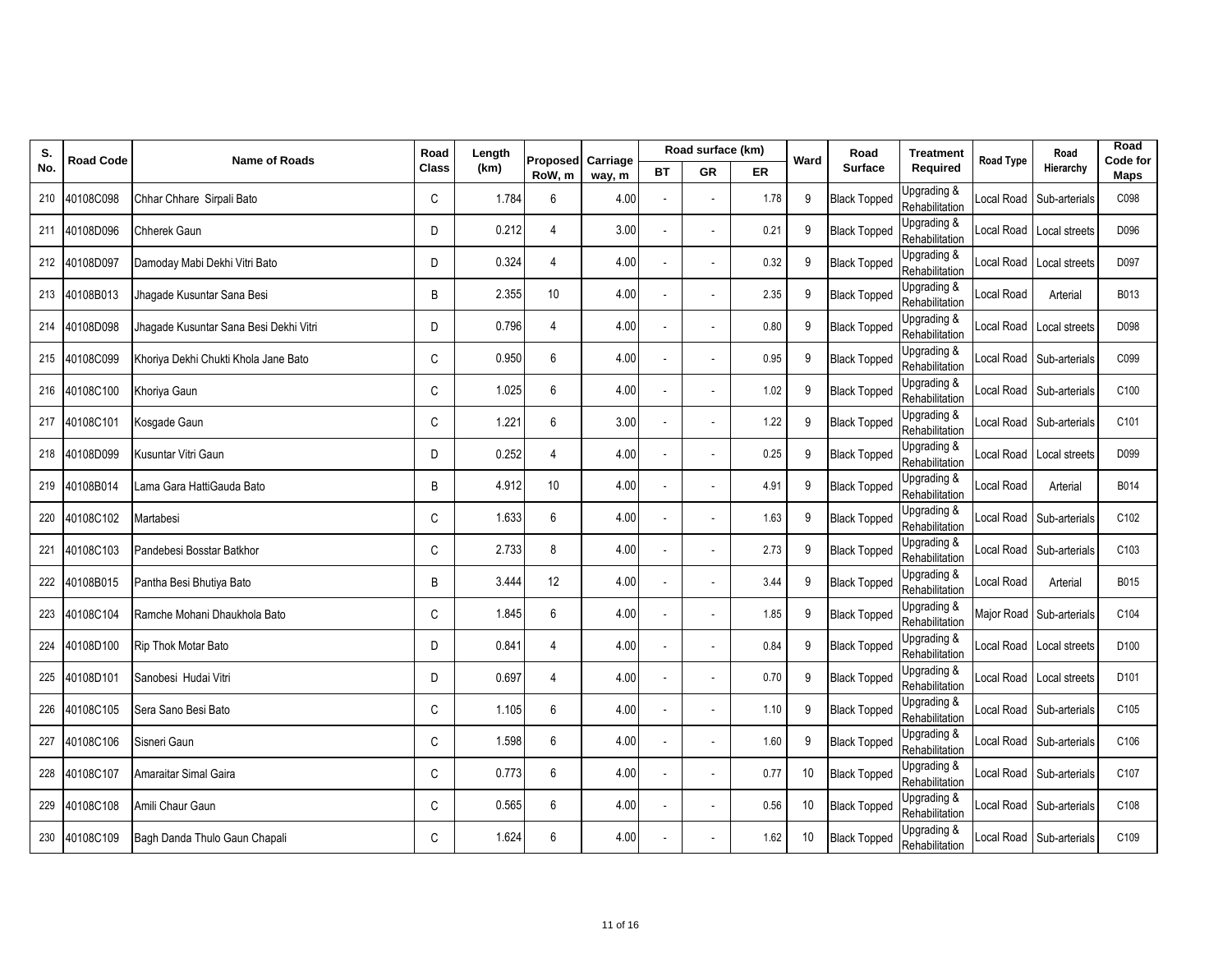| S.  | <b>Road Code</b> | <b>Name of Roads</b>                     | Road         | Length | Proposed       | Carriage |    | Road surface (km) |      | Ward            | Road                | <b>Treatment</b>              | <b>Road Type</b>  | Road                       | Road<br>Code for |
|-----|------------------|------------------------------------------|--------------|--------|----------------|----------|----|-------------------|------|-----------------|---------------------|-------------------------------|-------------------|----------------------------|------------------|
| No. |                  |                                          | <b>Class</b> | (km)   | RoW, m         | way, m   | ВT | <b>GR</b>         | ER   |                 | <b>Surface</b>      | Required                      |                   | Hierarchy                  | Maps             |
| 231 | 40108C110        | Budichaur Lapsichaur Luitel              | C            | 0.751  | 6              | 4.00     |    |                   | 0.75 | 10              | <b>Black Topped</b> | Upgrading &<br>Rehabilitation | ocal Road.        | Sub-arterials              | C110             |
| 232 | 40108C111        | Dhamile Chaur Kure Chaur                 | C            | 2.410  | 8              | 4.00     |    |                   | 2.41 | 10              | <b>Black Topped</b> | Upgrading &<br>Rehabilitation |                   | Local Road Sub-arterials   | C111             |
| 233 | 40108C112        | Lapsichaur Gaun Vitri                    | C            | 0.518  | 6              | 4.00     |    |                   | 0.52 | 10              | <b>Black Topped</b> | Upgrading &<br>Rehabilitation |                   | Local Road Sub-arterials   | C112             |
| 234 | 40108C113        | Amalichaur Gaun Bato                     | C            | 0.854  | 6              | 3.00     |    |                   | 0.85 | 10              | <b>Black Topped</b> | Upgrading &<br>Rehabilitation |                   | Local Road Sub-arterials   | C113             |
| 235 | 40108D102        | Amarai Tallo Basi                        | D            | 0.635  | $\overline{4}$ | 4.00     |    |                   | 0.63 | 10              | <b>Black Topped</b> | Upgrading &<br>Rehabilitation |                   | Local Road Local streets   | D <sub>102</sub> |
| 236 | 40108D103        | Bet Pani Khola                           | D            | 0.940  | $\overline{4}$ | 4.00     |    |                   | 0.94 | 10              | <b>Black Topped</b> | Upgrading &<br>Rehabilitation |                   | Local Road Local streets   | D <sub>103</sub> |
| 237 | 40108D104        | Bhangeri Gaun vitri                      | D            | 0.537  | $\overline{4}$ | 4.00     |    |                   | 0.54 | 10              | <b>Black Topped</b> | Upgrading &<br>Rehabilitation |                   | Local Road Local streets   | D <sub>104</sub> |
| 238 | 40108C114        | <b>Bhartibesi Sadak</b>                  | C            | 1.342  | 6              | 4.00     |    |                   | 1.34 | 10              | <b>Black Topped</b> | Upgrading &<br>Rehabilitation |                   | ocal Road Sub-arterials    | C114             |
| 239 | 40108D105        | Bhartibesi Dekhi Vitri                   | D            | 0.212  | 4              | 4.00     |    |                   | 0.21 | 10              | <b>Black Topped</b> | Upgrading &<br>Rehabilitation |                   | Local Road Local streets   | D <sub>105</sub> |
| 240 | 40108D106        | Bisheswor Dekhi Vitri Bato               | D            | 1.529  | $\overline{4}$ | 3.00     |    |                   | 1.53 | 10              | <b>Black Topped</b> | Upgrading &<br>Rehabilitation | Major Road        | Local streets              | D106             |
| 241 | 40108B016        | Char Ghare Luitel                        | B            | 2.383  | 10             | 3.00     |    |                   | 2.38 | 10              | <b>Black Topped</b> | Upgrading &<br>Rehabilitation | <b>Major Road</b> | Arterial                   | B016             |
|     | 242 40108C115    | Dahal Gaun Dekhi Deuta Khet              | C            | 1.858  | 6              | 4.00     |    |                   | 1.86 | 10              | <b>Black Topped</b> | Upgrading &<br>Rehabilitation |                   | Local Road Sub-arterials   | C115             |
| 243 | 40108C116        | Dharapani                                | C            | 1.014  | 6              | 4.00     |    |                   | 1.01 | 10              | <b>Black Topped</b> | Upgrading &<br>Rehabilitation |                   | Local Road Sub-arterials   | C116             |
| 244 | 40108D107        | Gal Bisauni Lapsi Chaur Dekhi Vitri Gaun | D            | 0.327  | $\overline{4}$ | 3.00     |    |                   | 0.33 | 10              | <b>Black Topped</b> | Upgrading &<br>Rehabilitation |                   | Local Road   Local streets | D107             |
|     | 245 40108C117    | Kalumudra bhartibi Chautara              | C            | 1.399  | 6              | 3.00     |    |                   | 1.40 | 10 <sup>°</sup> | <b>Black Topped</b> | Upgrading &<br>Rehabilitation |                   | Local Road Sub-arterials   | C117             |
| 246 | 40108D108        | Kharbesi Gaun                            | D            | 0.577  | 4              | 4.00     |    |                   | 0.58 | 10              | <b>Black Topped</b> | Upgrading &<br>Rehabilitation |                   | Major Road Local streets   | D <sub>108</sub> |
| 247 | 40108C118        | Kurenchaur Dekhi Vitri Bato              | C            | 0.989  | 6              | 3.00     |    |                   | 0.99 | 10              | <b>Black Topped</b> | Upgrading &<br>Rehabilitation |                   | Local Road Sub-arterials   | C118             |
|     | 248 40108C119    | Ladi kot Gaun                            | C            | 1.963  | 6              | 4.00     |    |                   | 1.96 | 10 <sup>°</sup> | <b>Black Topped</b> | Upgrading &<br>Rehabilitation |                   | Local Road Sub-arterials   | C119             |
| 249 | 40108D109        | Mauri                                    | D            | 0.564  | $\overline{4}$ | 4.00     |    |                   | 0.56 | 10              | <b>Black Topped</b> | Upgrading &<br>Rehabilitation |                   | Major Road Local streets   | D109             |
| 250 | 40108D110        | Mauri Dekhi Vitri Bato                   | D            | 0.709  | $\overline{4}$ | 3.00     |    |                   | 0.71 | 10              | <b>Black Topped</b> | Upgrading &<br>Rehabilitation |                   | Local Road Local streets   | D110             |
| 251 | 40108D111        | Ratamate Bata Lakang                     | D            | 0.952  | 4              | 3.00     |    |                   | 0.95 | 10              | <b>Black Topped</b> | Upgrading &<br>Rehabilitation |                   | Local Road Local streets   | D111             |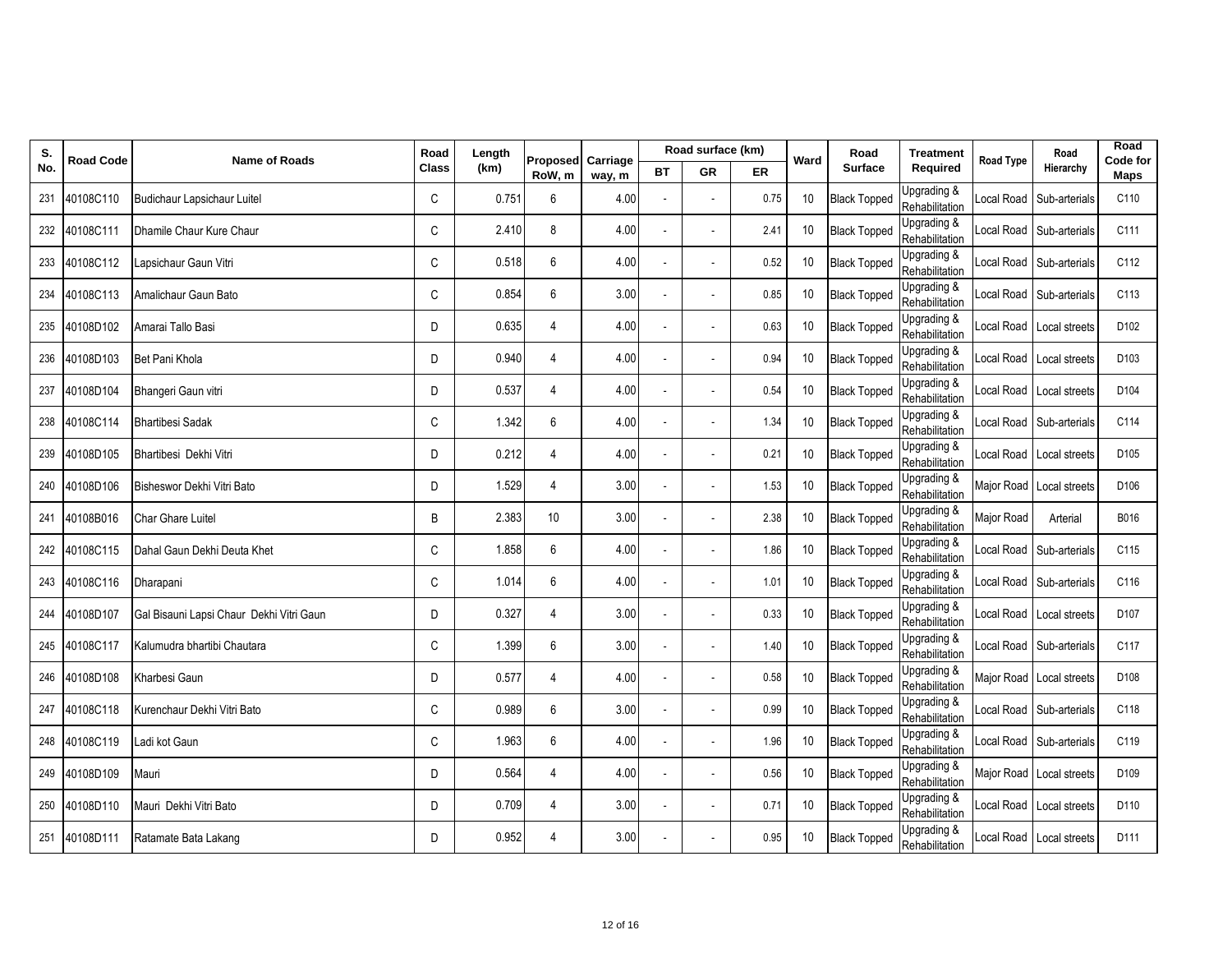| S.  | <b>Road Code</b> | <b>Name of Roads</b>                                                                    | Road         | Length | Proposed         | Carriage |    | Road surface (km) |       | Ward   | Road                  | <b>Treatment</b>              | <b>Road Type</b> | Road                    | Road<br>Code for |
|-----|------------------|-----------------------------------------------------------------------------------------|--------------|--------|------------------|----------|----|-------------------|-------|--------|-----------------------|-------------------------------|------------------|-------------------------|------------------|
| No. |                  |                                                                                         | <b>Class</b> | (km)   | RoW, m           | way, m   | ВT | GR                | ER    |        | <b>Surface</b>        | Required                      |                  | Hierarchy               | Maps             |
| 252 | 40108D112        | Sanobesi Dekhi Satdobato Gaikhur Jodne Bato                                             | D            | 0.312  | 4                | 3.00     |    |                   | 0.31  | 10     | <b>Black Topped</b>   | Upgrading &<br>Rehabilitation | ocal Road.       | Local streets           | D112             |
| 253 | 40108C120        | Sat Dobato Gaikhur Dekhi School Jane Bato Jodne                                         | $\mathsf{C}$ | 1.774  | 6                | 3.00     |    |                   | 1.77  | 10     | <b>Black Topped</b>   | Upgrading &<br>Rehabilitation | ocal Road        | Sub-arterials           | C120             |
| 254 | 40108C121        | Satdobato Gaikhur Hudai Vitri                                                           | $\mathsf{C}$ | 1.921  | 6                | 3.00     |    |                   | 1.92  | 10     | <b>Black Topped</b>   | Upgrading &<br>Rehabilitation | ocal Road        | Sub-arterials           | C <sub>121</sub> |
| 255 | 40108A006        | Sami Fed Aahal Jorti Jyoti Chautara Kusunde Hudai<br>Katahare                           | Α            | 5.941  | 32               | 6.00     |    | 5.94              |       | 1,2    | <b>Black Topped</b>   | Upgrading &<br>Rehabilitation | Ring Road        | Arterial                | A006             |
| 256 | 40108C122        | Khurjung Patapati                                                                       | C            | 0.582  | $\boldsymbol{6}$ | 4.00     |    |                   | 0.58  | 1,2    | <b>Black Topped</b>   | Upgrading &<br>Rehabilitation | ocal Road        | Sub-arterials           | C122             |
| 257 | 40108C123        | Suntale Dekhi Athghare                                                                  | C            | 1.456  | 6                | 4.00     |    |                   | 1.46  | 1,2    | <b>Black Topped</b>   | Upgrading &<br>Rehabilitation | ocal Road        | Sub-arterials           | C123             |
| 258 | 40108C124        | Bindabasini Khurjung                                                                    | C            | 1.567  | 6                | 3.00     |    |                   | 1.57  | 1,2    | <b>Black Topped</b>   | Upgrading &<br>Rehabilitation | Major Road       | Sub-arterials           | C124             |
| 259 | 40108C125        | Chapa Vhanjyang Okhaldhunga Thanithan                                                   | C            | 2.318  | 8                | 3.00     |    |                   | 2.32  | 1,2    | <b>Black Topped</b>   | Upgrading &<br>Rehabilitation | ocal Road        | Sub-arterials           | C125             |
| 260 | 40108B017        | Pa.Na.Pa. Ward 1 ko Office Hudai Dewal Danda Chapa<br>Vhanjyang Ram Mandir Phalam Khani | B            | 4.693  | 10               | 3.00     |    |                   | 4.69  | 1,2    | <b>Black Topped</b>   | Upgrading &<br>Rehabilitation | Major Road       | Arterial                | B017             |
| 261 | 40108B018        | Sat Dobato Gaikhur                                                                      | B            | 7.396  | 12               | 4.00     |    |                   | 7.40  | 1,9,10 | <b>Black Topped</b>   | Upgrading &<br>Rehabilitation | Major Road       | Arterial                | B018             |
| 262 | 40108B019        | Tato Pani Jodne                                                                         | B            | 3.884  | 12               | 4.00     |    |                   | 3.88  | 10,1   | <b>Black Topped</b>   | Upgrading &<br>Rehabilitation | Major Road       | Arterial                | B019             |
| 263 | 40108A007        | Lagang Daderi Khola Hattigauda                                                          | A            | 4.533  | 15               | 8.00     |    |                   | 4.53  |        | 10,4,6 Black Topped   | Upgrading &<br>Rehabilitation | Major Road       | Arterial                | A007             |
| 264 | 40108B020        | Baghdanda Gaikhur Satdobato Radhakrishna Mandir                                         | B            | 12.365 | 12               | 6.00     |    |                   | 12.37 |        | 10,9,6,4 Black Topped | Jpgrading &<br>Rehabilitation | Major Road       | Arterial                | B020             |
| 265 | 40108B021        | Dewal Danda Narim Chaur Sadk                                                            | B            | 4.349  | 12               | 6.00     |    |                   | 4.35  | 2,1    | <b>Black Topped</b>   | Upgrading &<br>Rehabilitation | ocal Road        | Arterial                | B021             |
| 266 | 40108B022        | Gal Bisauni Lapsi Chaur                                                                 | B            | 2.727  | 10               | 6.00     |    |                   | 2.73  | 2,10   | <b>Black Topped</b>   | Upgrading &<br>Rehabilitation | ocal Road        | Arterial                | B022             |
| 267 | 40108B023        | Aappipal Vhanjyang Danda Gaun Harmikot                                                  | B            | 0.985  | 12               | 6.00     |    |                   | 0.99  | 2,3    | <b>Black Topped</b>   | Upgrading &<br>Rehabilitation | Major Road       | Arterial                | B023             |
| 268 | 40108B024        | Katahare-Madkilo Baniya Gaun Lig Lig Kot                                                | B            | 6.054  | 12               | 6.00     |    |                   | 6.05  | 2,3    | <b>Black Topped</b>   | Upgrading &<br>Rehabilitation | Major Road       | Arterial                | B024             |
| 269 | 40108C126        | Aappipal Vhanjyang Hudai Hospital                                                       | $\mathsf{C}$ | 1.661  | 6                | 4.00     |    |                   | 1.66  | 2,3    | <b>Black Topped</b>   | Upgrading &<br>Rehabilitation | Major Road       | Sub-arterials           | C126             |
| 270 | 40108C127        | Kyureni Hudai Chandithan                                                                | C            | 1.158  | 6                | 4.00     |    |                   | 1.16  | 2,3    | <b>Black Topped</b>   | Upgrading &<br>Rehabilitation | ocal Road        | Sub-arterials           | C127             |
| 271 | 40108C128        | Savha Chautaro Rai Gaun Chandithan Hudai Kholni Gaun                                    | C            | 1.431  | 6                | 4.00     |    |                   | 1.43  | 2,3    | <b>Black Topped</b>   | Upgrading &<br>Rehabilitation | ccal Road        | Sub-arterials           | C128             |
|     | 272 40108C129    | Siudeni Chautara Kera bari Tallo Voqati Gaun                                            | C            | 2.514  | 8                | 3.00     |    |                   | 2.51  | 3,4    | <b>Black Topped</b>   | Upgrading &<br>Rehabilitation |                  | ocal Road Sub-arterials | C129             |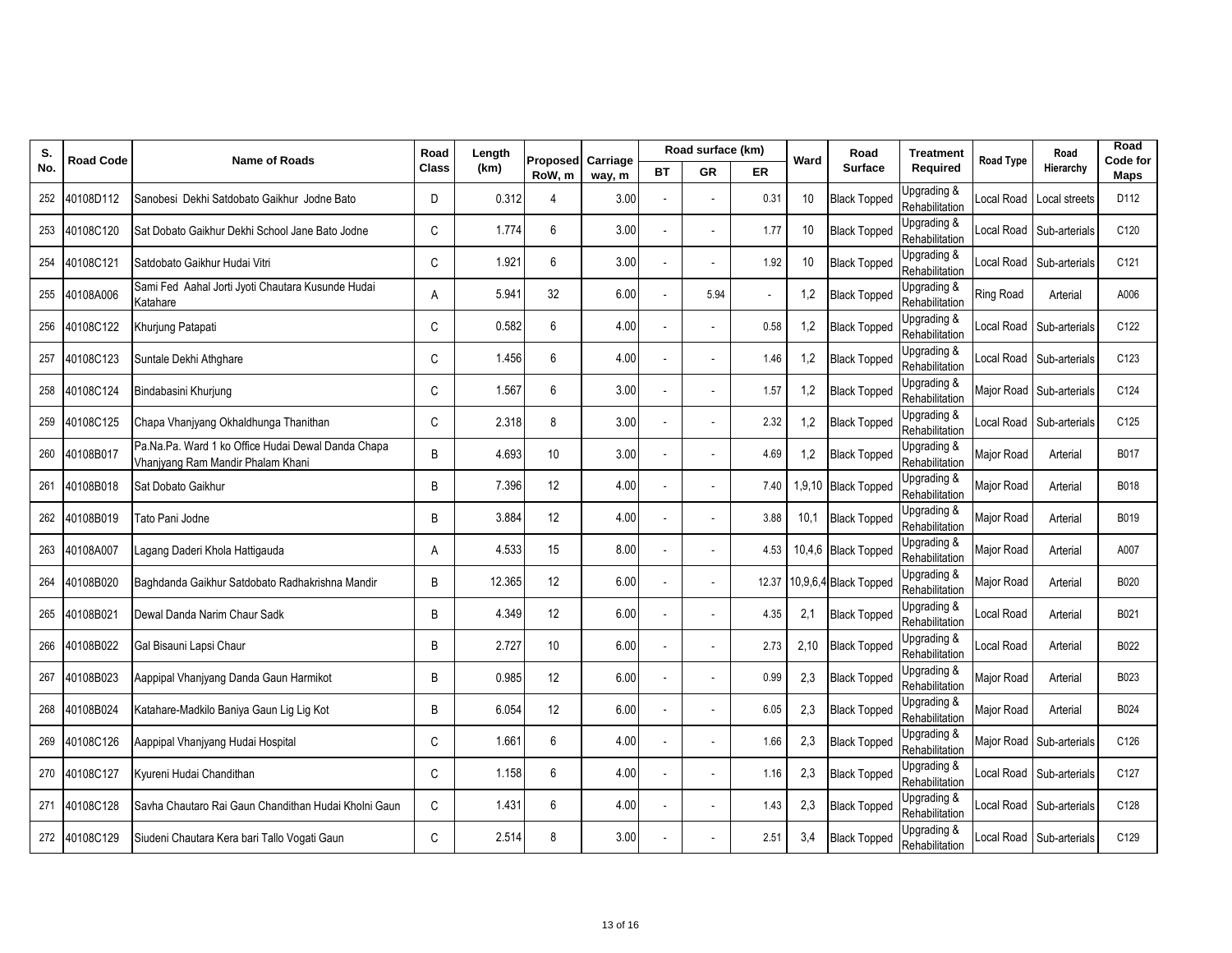| S.  | <b>Road Code</b> | <b>Name of Roads</b>                                                     | Road         | Length | <b>Proposed</b> | Carriage |      | Road surface (km) |      | Ward  | Road                       | <b>Treatment</b>              | <b>Road Type</b>  | Road                       | Road<br>Code for |
|-----|------------------|--------------------------------------------------------------------------|--------------|--------|-----------------|----------|------|-------------------|------|-------|----------------------------|-------------------------------|-------------------|----------------------------|------------------|
| No. |                  |                                                                          | <b>Class</b> | (km)   | RoW, m          | way, m   | ВT   | <b>GR</b>         | ER   |       | <b>Surface</b>             | Required                      |                   | Hierarchy                  | Maps             |
| 273 | 40108B025        | Dumre-Vorle-Ranikhet-Kali Khola-Sakhra Hudai Thatipokhar                 | B            | 4.668  | 12              | 6.00     |      |                   | 4.67 | 3,4,5 | <b>Black Topped</b>        | Upgrading &<br>Rehabilitation | Major Road        | Arterial                   | B025             |
| 274 | 40108D113        | Ward 4 & Ward 10 Jodne                                                   | D            | 0.623  | $\overline{4}$  | 4.00     |      |                   | 0.62 | 4,10  | <b>Black Topped</b>        | Upgrading &<br>Rehabilitation | Local Road        | Local streets              | D113             |
| 275 | 40108A008        | Thatipokhari-Baddada                                                     | A            | 8.242  | 32              | 8.00     |      | 8.24              |      | 4,2,3 | <b>Black Topped</b>        | Upgrading &<br>Rehabilitation | <b>Ring Road</b>  | Arterial                   | A008             |
|     | 276 40108D114    | Bardanda Jayanti Devi Mandir Jane                                        | D            | 0.830  | $\overline{4}$  | 3.00     |      |                   | 0.83 | 4,2,3 | <b>Black Topped</b>        | Upgrading &<br>Rehabilitation |                   | Local Road Local streets   | D114             |
| 277 | 40108C130        | Dhara pani Lamakhet Malati Gaira Chhapthok Thati Pokhari                 | C            | 2.421  | 8               | 3.00     |      |                   | 2.42 | 4,3   | <b>Black Topped</b>        | Upgrading &<br>Rehabilitation |                   | Local Road Sub-arterials   | C130             |
| 278 | 40108D115        | Chhapthok Tallo Malati Gaira Sudarsan School Chok                        | D            | 0.803  | $\overline{4}$  | 4.00     |      |                   | 0.80 | 4,3   | <b>Black Topped</b>        | Upgrading &<br>Rehabilitation |                   | Local Road Local streets   | D115             |
| 279 | 40108A009        | Thatipokhari-Baddada                                                     | Α            | 3.523  | 32              | 8.00     | 3.52 |                   |      | 4,5   | Black Topped   Maintenance |                               | <b>Ring Road</b>  | Arterial                   | A009             |
| 280 | 40108B026        | Radha Krishna Mandir-Barhapirke                                          | B            | 0.916  | 12              | 6.00     |      |                   | 0.92 | 4,5   | <b>Black Topped</b>        | Upgrading &<br>Rehabilitation | <b>Major Road</b> | Arterial                   | B026             |
| 281 | 40108B027        | Mahadevsthan-Alka Chilaune-Naya Gaun-Pandittar-<br>Sapkotatar-Thatichaur | B            | 4.271  | 12              | 4.00     |      |                   | 4.27 | 4,5   | <b>Black Topped</b>        | Upgrading &<br>Rehabilitation | Major Road        | Arterial                   | B027             |
| 282 | 40108C131        | Mahadevthan-Alkachilaune CTEVT                                           | C            | 0.198  | 6               | 4.00     |      |                   | 0.20 | 4,5   | <b>Black Topped</b>        | Upgrading &<br>Rehabilitation | Local Road        | Sub-arterials              | C131             |
| 283 | 40108C132        | Thatipokhari-Baddada Dekhi Vitri Road                                    | C            | 0.200  | 6               | 4.00     |      |                   | 0.20 | 4,5   | <b>Black Topped</b>        | Upgrading &<br>Rehabilitation |                   | Local Road Sub-arterials   | C132             |
| 284 | 40108D116        | Alkachilaune sub track                                                   | D            | 0.936  | $\overline{4}$  | 3.00     |      |                   | 0.94 | 4,5   | <b>Black Topped</b>        | Upgrading &<br>Rehabilitation |                   | Local Road Local streets   | D116             |
| 285 | 40108C133        | Maihtar Ranitar Papanethok                                               | C            | 1.080  | 6               | 4.00     |      |                   | 1.08 | 4,5   | <b>Black Topped</b>        | Upgrading &<br>Rehabilitation | ocal Road.        | Sub-arterials              | C133             |
| 286 | 40108D117        | Naukhor Ctevt                                                            | D            | 0.724  | $\overline{4}$  | 4.00     |      |                   | 0.72 | 4,5   | <b>Black Topped</b>        | Upgrading &<br>Rehabilitation |                   | Local Road   Local streets | D117             |
| 287 | 40108D118        | Nayagaun Majhtar                                                         | D            | 0.521  | $\overline{4}$  | 3.00     |      |                   | 0.52 | 4,5   | <b>Black Topped</b>        | Upgrading &<br>Rehabilitation |                   | Local Road Local streets   | D118             |
| 288 | 40108D119        | Ranikhola Jane                                                           | D            | 0.330  | 4               | 3.00     |      |                   | 0.33 | 4,5   | <b>Black Topped</b>        | Upgrading &<br>Rehabilitation | cocal Road        | Local streets              | D119             |
| 289 | 40108D120        | Saunepani Gaun Dekhi Vitri Gaun                                          | D            | 0.494  | $\overline{4}$  | 3.00     |      |                   | 0.49 | 4,5   | <b>Black Topped</b>        | Upgrading &<br>Rehabilitation | Local Road        | Local streets              | D <sub>120</sub> |
| 290 | 40108B028        | Barpiple-Kholakhet-Ghopteshwara-Kaulepani-Churetabeshi-<br>Hattigauda    | B            | 4.222  | 12              | 4.00     |      |                   | 4.22 | 4,5,6 | <b>Black Topped</b>        | Upgrading &<br>Rehabilitation | <b>Major Road</b> | Arterial                   | B028             |
| 291 | 40108B029        | Luitel Obri Devkot                                                       | B            | 2.979  | 12              | 6.00     |      |                   | 2.98 | 4,6   | <b>Black Topped</b>        | Upgrading &<br>Rehabilitation | Major Road        | Arterial                   | B029             |
| 292 | 40108B030        | Pauwatar-Esaneshwor Mahadev-Ammare Bagaicha-<br>Hattiqauda               | B            | 3.531  | 12              | 6.00     |      |                   | 3.53 | 4,6   | <b>Black Topped</b>        | Upgrading &<br>Rehabilitation | Major Road        | Arterial                   | B030             |
|     | 293 40108C134    | Beltaar-Aptaar-Hattigauda chautaro                                       | C            | 1.250  | 6               | 3.00     |      |                   | 1.25 | 4,6   | <b>Black Topped</b>        | Upgrading &<br>Rehabilitation |                   | cocal Road Sub-arterials   | C134             |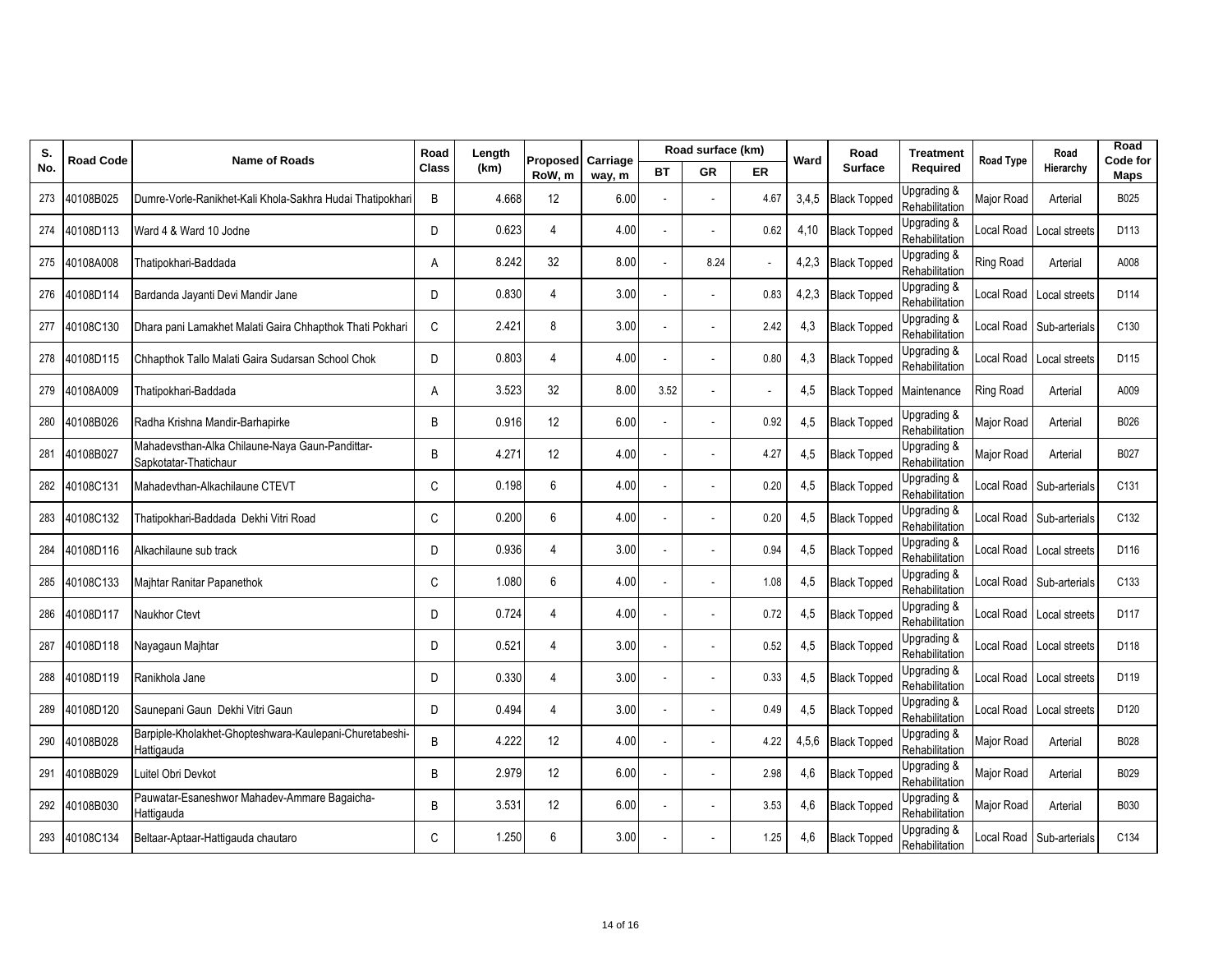| S.  | <b>Road Code</b> | <b>Name of Roads</b>                                              | Road         | Length | <b>Proposed</b>  | Carriage |    | Road surface (km) |      | Ward  | Road                | <b>Treatment</b>              | <b>Road Type</b>  | Road                     | Road<br>Code for |
|-----|------------------|-------------------------------------------------------------------|--------------|--------|------------------|----------|----|-------------------|------|-------|---------------------|-------------------------------|-------------------|--------------------------|------------------|
| No. |                  |                                                                   | <b>Class</b> | (km)   | RoW, m           | way, m   | ВT | <b>GR</b>         | ER   |       | <b>Surface</b>      | Required                      |                   | Hierarchy                | Maps             |
| 294 | 40108A010        | Pauwatar Beteni Maidan Ghimirethok Barsare Hattigauda             | A            | 6.737  | 15               | 6.00     |    |                   | 6.74 | 4,6,7 | <b>Black Topped</b> | Upgrading &<br>Rehabilitation | Major Road        | Arterial                 | A010             |
| 295 | 40108A011        | Radhakrishna Mandir-Kalamata                                      | A            | 2.710  | 32               | 6.00     |    | 2.71              |      | 5,6   | <b>Black Topped</b> | Upgrading &<br>Rehabilitation | <b>Ring Road</b>  | Arterial                 | A011             |
| 296 | 40108C135        | Airport Kalamata Vitri                                            | $\mathsf{C}$ | 1.172  | 6                | 4.00     |    |                   | 1.17 | 5,6   | <b>Black Topped</b> | Upgrading &<br>Rehabilitation | Local Road        | Sub-arterials            | C <sub>135</sub> |
| 297 | 40108B031        | Biruwatar-Fedi-Pande Gaun-Judi Khola-Tamang Gaun<br>Hudai Duwakot | B            | 5.215  | 12               | 4.00     |    |                   | 5.22 | 6,7   | <b>Black Topped</b> | Upgrading &<br>Rehabilitation | Major Road        | Arterial                 | B031             |
| 298 | 40108C136        | Pauwatar Pati Votekate Tiwari tar                                 | C            | 0.757  | $\boldsymbol{6}$ | 4.00     |    |                   | 0.76 | 6,7   | <b>Black Topped</b> | Upgrading &<br>Rehabilitation |                   | Local Road Sub-arterials | C136             |
| 299 | 40108B032        | Gothechaur Pareghat Pantheni Chautara Pauwatar                    | B            | 3.796  | 10               | 4.00     |    |                   | 3.80 | 6,7   | <b>Black Topped</b> | Upgrading &<br>Rehabilitation | Local Road        | Arterial                 | B032             |
| 300 | 40108C137        | Pauwatar Gaun                                                     | C            | 1.454  | 6                | 4.00     |    |                   | 1.45 | 6,7   | <b>Black Topped</b> | Upgrading &<br>Rehabilitation | ocal Road         | Sub-arterials            | C137             |
| 301 | 40108C138        | Pauwatar Purthok                                                  | C            | 2.973  | 6                | 4.00     |    |                   | 2.97 | 6,7   | <b>Black Topped</b> | Upgrading &<br>Rehabilitation |                   | ocal Road Sub-arterials  | C138             |
| 302 | 40108D121        | Gopal Danda Gaun                                                  | D            | 0.597  | $\overline{4}$   | 4.00     |    |                   | 0.60 | 6,8   | <b>Black Topped</b> | Upgrading &<br>Rehabilitation |                   | Local Road Local streets | D121             |
| 303 | 40108C139        | Bohari Vhanjyang Hudai Bhorle                                     | C            | 2.210  | 8                | 4.00     |    |                   | 2.21 | 6,9   | <b>Black Topped</b> | Upgrading &<br>Rehabilitation |                   | Local Road Sub-arterials | C139             |
| 304 | 40108C140        | Pauwatar Purthokbesi Simalgaira Daduwa Amgai Gaun                 | C            | 2.591  | 8                | 4.00     |    |                   | 2.59 | 7,6   | <b>Black Topped</b> | Upgrading &<br>Rehabilitation |                   | Local Road Sub-arterials | C140             |
| 305 | 40108C141        | Aahalebar-Joqisthan-Mailitar Hudai Dhuwakot Road                  | C            | 3.133  | 8                | 4.00     |    |                   | 3.13 | 7,8   | <b>Black Topped</b> | Upgrading &<br>Rehabilitation |                   | Major Road Sub-arterials | C141             |
| 306 | 40108C142        | Fedi-Purthok                                                      | C            | 1.923  | 6                | 4.00     |    |                   | 1.92 | 8,6   | <b>Black Topped</b> | Upgrading &<br>Rehabilitation | Major Road        | Sub-arterials            | C142             |
| 307 | 40108C143        | Pantheni Kuwa Dekhi Chiso Khola                                   | C            | 1.234  | 6                | 4.00     |    |                   | 1.23 | 8,6   | <b>Black Topped</b> | Upgrading &<br>Rehabilitation | ocal Road         | Sub-arterials            | C143             |
| 308 | 40108B033        | Fedi-Khalte-Danda GAun-Vimsen Than                                | B            | 8.241  | 12               | 4.00     |    |                   | 8.24 | 8,6,7 | <b>Black Topped</b> | Upgrading &<br>Rehabilitation | Major Road        | Arterial                 | <b>B033</b>      |
| 309 | 40108C144        | Jamuni Danda                                                      | C            | 1.701  | 6                | 4.00     |    |                   | 1.70 | 8,6,9 | <b>Black Topped</b> | Upgrading &<br>Rehabilitation | Local Road        | Sub-arterials            | C144             |
|     | 310 40108B034    | Gaipharam Aahalebar-Majhigaun-Dubar Hudai Duwakot<br>Ratmate      | B            | 4.542  | 12               | 4.00     |    | 4.54              |      | 8,7   | <b>Black Topped</b> | Upgrading &<br>Rehabilitation | <b>Major Road</b> | Arterial                 | B034             |
| 311 | 40108B035        | Kami Khola Chherek Bato                                           | B            | 3.370  | 10               | 4.00     |    |                   | 3.37 | 8,9   | <b>Black Topped</b> | Upgrading &<br>Rehabilitation | Local Road        | Arterial                 | B035             |
|     | 312 40108B036    | Milan Chok Ratmate Padela Jane                                    | B            | 3.230  | 10               | 3.00     |    |                   | 3.23 | 8,9   | <b>Black Topped</b> | Upgrading &<br>Rehabilitation | ocal Road         | Arterial                 | B036             |
|     | 313 40108C145    | Piple                                                             | C            | 0.454  | 6                | 3.00     |    |                   | 0.45 | 8,9   | <b>Black Topped</b> | Upgrading &<br>Rehabilitation | Local Road        | Sub-arterials            | C145             |
|     | 314 40108A012    | Bidhi Jane Bato                                                   | A            | 1.566  | 32               | 4.00     |    |                   | 1.57 | 9,1   | <b>Black Topped</b> | Upgrading &<br>Rehabilitation | <b>Ring Road</b>  | Arterial                 | A012             |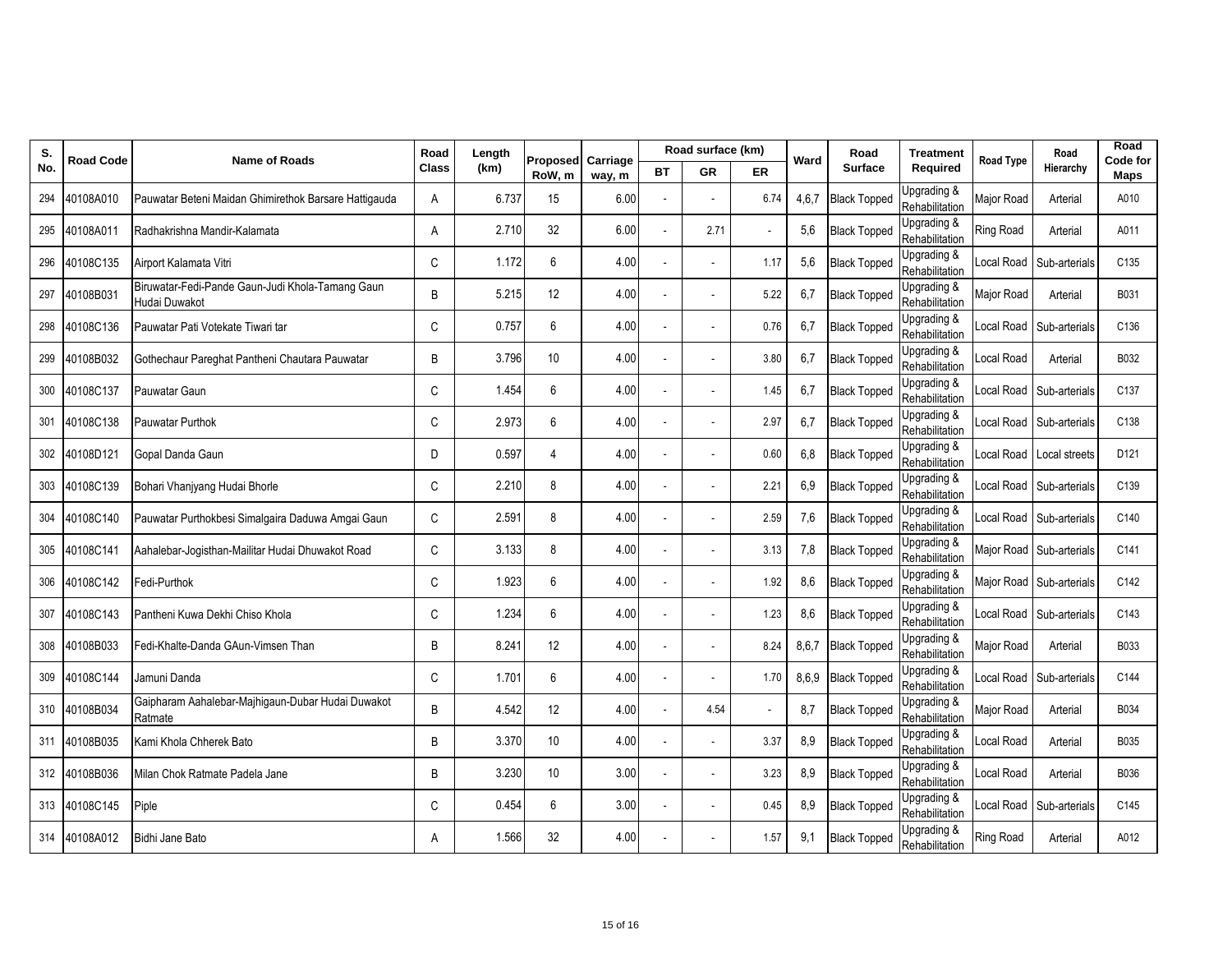| S.  | <b>Road Code</b> | <b>Name of Roads</b>                         | Road         | Length  | <b>Proposed Carriage</b> |        |           | Road surface (km)        |         | Ward | Road                | <b>Treatment</b>              | <b>Road Type</b> | Road                     | Road<br>Code for |
|-----|------------------|----------------------------------------------|--------------|---------|--------------------------|--------|-----------|--------------------------|---------|------|---------------------|-------------------------------|------------------|--------------------------|------------------|
| No. |                  |                                              | <b>Class</b> | (km)    | RoW, m                   | way, m | <b>BT</b> | <b>GR</b>                | ER      |      | <b>Surface</b>      | Required                      |                  | Hierarchy                | Maps             |
|     | 315 40108C146    | Kos Gadi Jane Bato                           | C            | 1.080   | 6                        | 4.00   |           | 1.08                     |         | 9,1  | <b>Black Topped</b> | Upgrading &<br>Rehabilitation | Local Road       | Sub-arterials            | C146             |
|     | 316 40108A013    | Amaraitar Gaun                               | A            | 1.500   | 32                       | 4.00   |           | ٠                        | 1.50    | 9,10 | <b>Black Topped</b> | Upgrading &<br>Rehabilitation | Ring Road        | Arterial                 | A013             |
| 317 | 40108A014        | Prabesh Shaha Marg                           | A            | 4.232   | 32                       | 4.00   |           | 4.23                     |         | 9,10 | <b>Black Topped</b> | Upgrading &<br>Rehabilitation | <b>Ring Road</b> | Arterial                 | A014             |
|     | 318 40108C147    | Sanobesi                                     | C            | 2.899   | 6                        | 4.00   |           | ٠                        | 2.90    | 9,10 | <b>Black Topped</b> | Upgrading &<br>Rehabilitation |                  | Major Road Sub-arterials | C147             |
|     | 319 40108C148    | Birdi Badha Danda Bato                       | C            | 1.189   | 6                        | 4.00   |           | ٠                        | 1.19    | 9,10 | <b>Black Topped</b> | Upgrading &<br>Rehabilitation |                  | Major Road Sub-arterials | C148             |
| 320 | 40108B037        | Ward 10 Office Hudai Ward 9 Office Jane Bato | B            | 4.283   | 12                       | 4.00   |           | ٠                        | 4.28    | 9,10 | <b>Black Topped</b> | Upgrading &<br>Rehabilitation | Major Road       | Arterial                 | B037             |
| 321 | 40108A015        | Sera Bazzar                                  | A            | 0.938   | 32                       | 3.00   |           | $\overline{\phantom{a}}$ | 0.94    | 9,6  | <b>Black Topped</b> | Upgrading &<br>Rehabilitation | <b>Ring Road</b> | Arterial                 | A015             |
| 322 | 40108C149        | Chiso Khola Gaun                             | C            | 1.424   | 6                        | 4.00   |           | ٠                        | 1.42    | 9,6  | <b>Black Topped</b> | Upgrading &<br>Rehabilitation | Local Road       | Sub-arterials            | C149             |
| 323 | 40108D122        | Chukti Khola Jane Bato                       | D            | 0.345   | 4                        | 3.00   |           | ٠                        | 0.34    | 9,6  | <b>Black Topped</b> | Upgrading &<br>Rehabilitation |                  | Local Road Local streets | D122             |
| 324 | 40108C150        | Dumregaira Gaun Hudai Chhapthok              | C            | 1.186   | 6                        | 4.00   |           | ٠                        | 1.19    | 9,6  | <b>Black Topped</b> | Upgrading &<br>Rehabilitation |                  | Local Road Sub-arterials | C150             |
| 325 | 40108C151        | Sera Bazzar                                  | C            | 0.705   | 6                        | 3.00   |           | $\sim$                   | 0.71    | 9,6  | <b>Black Topped</b> | Upgrading &<br>Rehabilitation |                  | Major Road Sub-arterials | C151             |
|     |                  |                                              | <b>Total</b> | 493.757 |                          |        | 6.198     | 52.516                   | 435.043 |      |                     |                               |                  |                          |                  |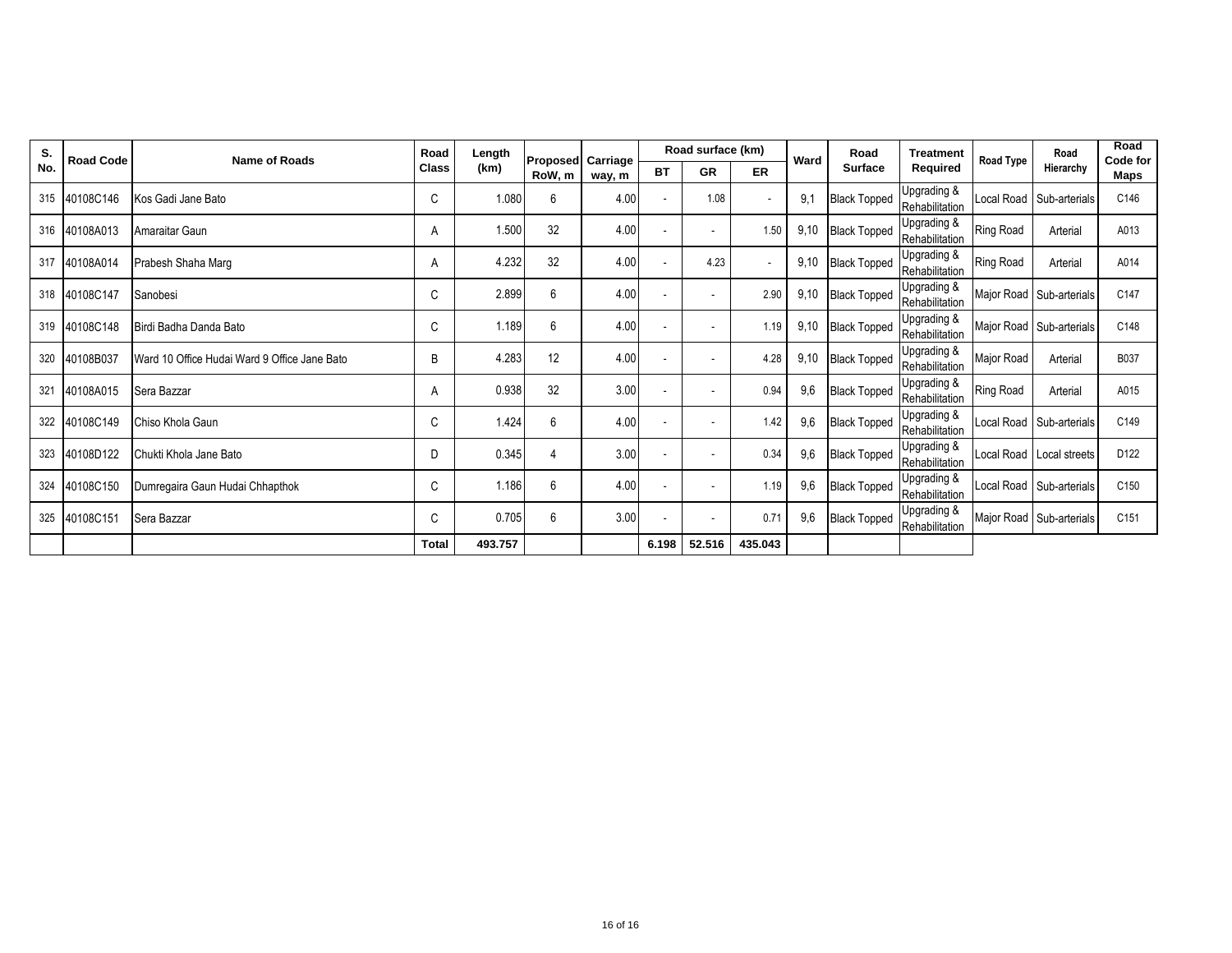## **MTMP Road List**

|                  | <b>Road Class A</b>                                           |                   |                      |              |                                     |                      |                   |
|------------------|---------------------------------------------------------------|-------------------|----------------------|--------------|-------------------------------------|----------------------|-------------------|
| <b>Road Code</b> | <b>Name of the Roads</b>                                      | Ward<br><b>No</b> | Length,<br><b>Km</b> | <b>Class</b> | <b>Treatment</b><br><b>Required</b> | Road Code for<br>Map | Road<br>Hierarchy |
| 40108A001        | Daraude Pul Masane Chok Hudai Bhusunde Pul<br>Samma           | $\mathbf{1}$      | 2.34                 | A            | Maintenance                         | A001                 | Arterial          |
| 40108A006        | Sami Fed Aahal Jorti Jyoti Chautara Kusunde<br>Hudai Katahare | 1,2               | 5.94                 | Α            | Upgrading &<br>Rehabilitation       | A006                 | Arterial          |
| 40108A015        | Sera Bazzar                                                   | 9,6               | 0.94                 | A            | Upgrading &<br>Rehabilitation       | A015                 | Arterial          |
| 40108A010        | Pauwatar Beteni Maidan Ghimirethok Barsare<br>Hattigauda      | 4,6,7             | 6.74                 | A            | Upgrading &<br>Rehabilitation       | A010                 | Arterial          |
| 40108A011        | Radhakrishna Mandir-Kalamata                                  | 5,6               | 2.71                 | Α            | Upgrading &<br>Rehabilitation       | A011                 | Arterial          |
| 40108A013        | Amaraitar Gaun                                                | 9,10              | 1.50                 | A            | Upgrading &<br>Rehabilitation       | A013                 | Arterial          |
| 40108A004        | Gaurav Academy Jane Bato                                      | 9                 | 0.58                 | A            | Upgrading &<br>Rehabilitation       | A004                 | Arterial          |
| 40108A003        | Dhungetari Birdi Sera Khahare Bato                            | 9                 | 1.29                 | A            | Upgrading &<br>Rehabilitation       | A003                 | Arterial          |
| 40108A005        | Pipal Tari Bato                                               | 9                 | 1.77                 | A            | Upgrading &<br>Rehabilitation       | A005                 | Arterial          |
| 40108A014        | Prabesh Shaha Marg                                            | 9,10              | 4.23                 | A            | Upgrading &<br>Rehabilitation       | A014                 | Arterial          |
| 40108A007        | Lagang Daderi Khola Hattigauda                                | 10,4,6            | 4.53                 | A            | Upgrading &<br>Rehabilitation       | A007                 | Arterial          |
| 40108A008        | Thatipokhari-Baddada                                          | 4,2,3             | 8.24                 | Α            | Upgrading &<br>Rehabilitation       | A008                 | Arterial          |
| 40108A002        | Bimire-Simpani Hudai Nursary                                  | 2                 | 5.70                 | Α            | Upgrading &<br>Rehabilitation       | A002                 | Arterial          |
| 40108A012        | <b>Bidhi Jane Bato</b>                                        | 9,1               | 1.57                 | Α            | Upgrading &<br>Rehabilitation       | A012                 | Arterial          |
| 40108A009        | Thatipokhari-Baddada                                          | 4,5               | 3.52                 | A            | Maintenance                         | A009                 | Arterial          |
|                  |                                                               |                   | 51.59                |              |                                     |                      |                   |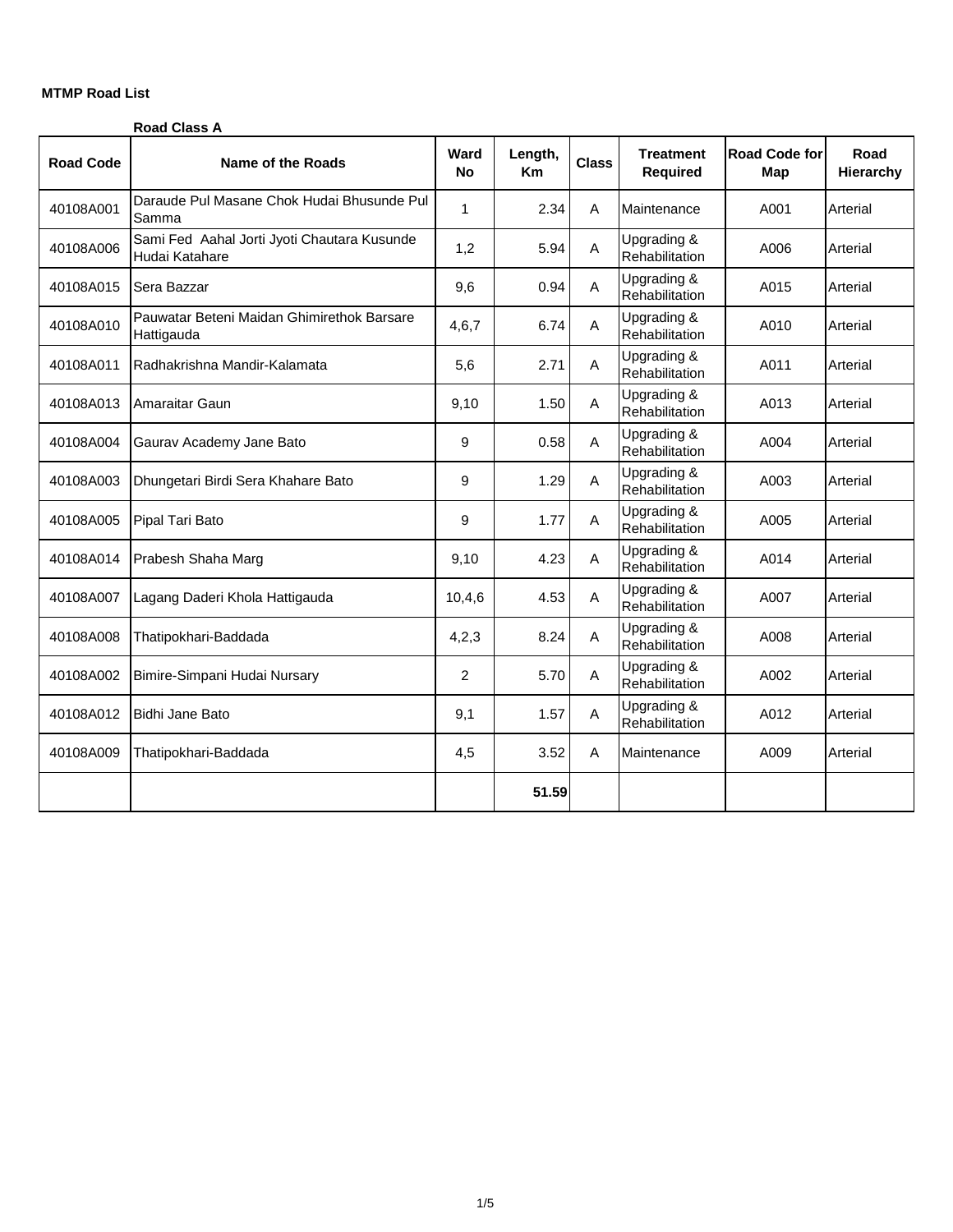| <b>Road Code</b> | Name of the Roads                                                                    | Ward<br><b>No</b> | Length,<br><b>Km</b> | <b>Class</b> | <b>Treatment</b><br><b>Required</b> | Road Code for<br>Map | Road<br>Hierarchy |
|------------------|--------------------------------------------------------------------------------------|-------------------|----------------------|--------------|-------------------------------------|----------------------|-------------------|
|                  | <b>Road Class B</b>                                                                  |                   |                      |              |                                     |                      |                   |
| 40108B026        | Radha Krishna Mandir-Barhapirke                                                      | 4,5               | 0.92                 | В            | Upgrading &<br>Rehabilitation       | B026                 | Arterial          |
| 40108B002        | Annapurn Mandir Bat Annapurna School Jane                                            | 1                 | 2.67                 | B            | Upgrading &<br>Rehabilitation       | B002                 | Arterial          |
| 40108B016        | <b>Char Ghare Luitel</b>                                                             | 10                | 2.38                 | B            | Upgrading &<br>Rehabilitation       | B016                 | Arterial          |
| 40108B010        | Bimalnagar(Chunighat)-Abanda-Jagdikhola                                              | $\overline{7}$    | 4.63                 | B            | Upgrading &<br>Rehabilitation       | B010                 | Arterial          |
| 40108B018        | Sat Dobato Gaikhur                                                                   | 1,9,10            | 7.40                 | B            | Upgrading &<br>Rehabilitation       | B018                 | Arterial          |
| 40108B034        | Gaipharam Aahalebar-Majhigaun-Dubar Hudai<br>Duwakot Ratmate                         | 8,7               | 4.54                 | B            | Upgrading &<br>Rehabilitation       | B034                 | Arterial          |
| 40108B003        | Baddanda Budichaur Phalam Khani Maddikalo<br>narsari Aappipal                        | $\overline{2}$    | 9.13                 | B            | Upgrading &<br>Rehabilitation       | B003                 | Arterial          |
| 40108B032        | Gothechaur Pareghat Pantheni Chautara<br>Pauwatar                                    | 6,7               | 3.80                 | B            | Upgrading &<br>Rehabilitation       | B032                 | Arterial          |
| 40108B028        | Barpiple-Kholakhet-Ghopteshwara-Kaulepani-<br>Churetabeshi-Hattigauda                | 4,5,6             | 4.22                 | B            | Upgrading &<br>Rehabilitation       | B028                 | Arterial          |
| 40108B005        | Pauroti Bhandar Samachaur ChapaVhanjyang<br>Karki Gaun Baniya Gaun                   | $\overline{2}$    | 3.60                 | B.           | Upgrading &<br>Rehabilitation       | <b>B005</b>          | Arterial          |
| 40108B008        | Sami Chautara-Siudeni-Saunepani-Dumre-<br>Adhikari Gaun-Dharapani-Pachyan-Jurithumka | 3                 | 6.94                 | B            | Upgrading &<br>Rehabilitation       | <b>B008</b>          | Arterial          |
| 40108B011        | Duwakot chakrapath                                                                   | 8                 | 6.61                 | B            | Upgrading &<br>Rehabilitation       | B011                 | Arterial          |
|                  |                                                                                      |                   | 56.84                |              |                                     |                      |                   |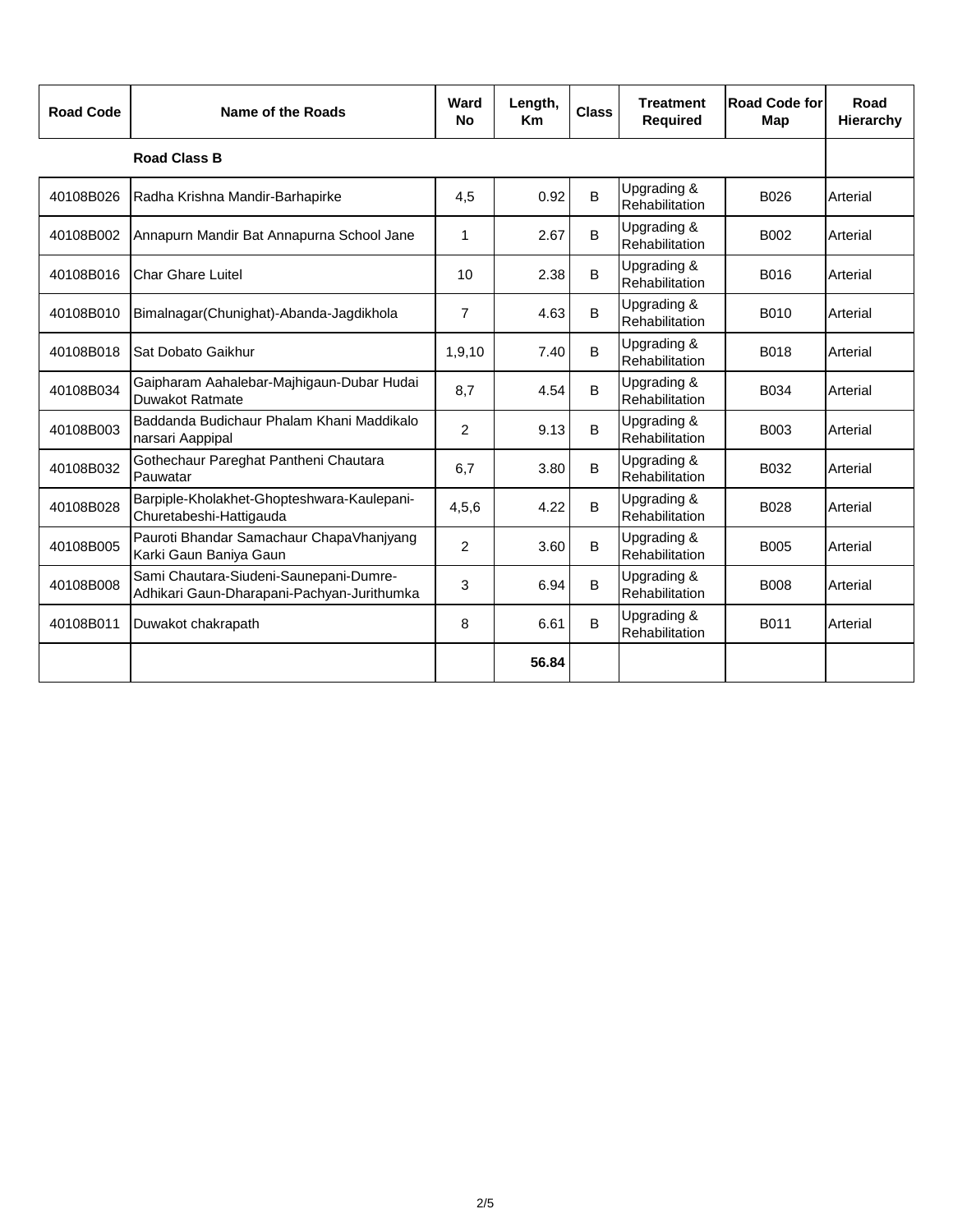| <b>Road Code</b> | Name of the Roads                                           | Ward<br>No     | Length,<br>Кm | <b>Class</b> | <b>Treatment</b><br><b>Required</b> | <b>Road Code for</b><br>Map | Road<br>Hierarchy |
|------------------|-------------------------------------------------------------|----------------|---------------|--------------|-------------------------------------|-----------------------------|-------------------|
|                  | <b>Road Class C</b>                                         |                |               |              |                                     |                             |                   |
| 40108C088        | Akala Gramin                                                | 8              | 1.45          | $\mathsf{C}$ | Upgrading &<br>Rehabilitation       | C088                        | Sub-arterials     |
| 40108C038        | Siudeni Dumre Jaljale Pathivara Jurithumka                  | 3              | 4.42          | $\mathsf{C}$ | Upgrading &<br>Rehabilitation       | C038                        | Sub-arterials     |
| 40108C023        | Barshre Lapsichaur Chapavhanjyang                           | 2              | 0.97          | C            | Upgrading &<br>Rehabilitation       | C023                        | Sub-arterials     |
| 40108C105        | Sera Sano Besi Bato                                         | 9              | 1.10          | $\mathsf{C}$ | Upgrading &<br>Rehabilitation       | C <sub>105</sub>            | Sub-arterials     |
| 40108C017        | Jyoti Chautara Ambote Khoplang Ward No!<br>Karyalaya        | 1              | 2.13          | $\mathsf{C}$ | Upgrading &<br>Rehabilitation       | C017                        | Sub-arterials     |
| 40108C148        | Birdi Badha Danda Bato                                      | 9,10           | 1.19          | $\mathsf{C}$ | Upgrading &<br>Rehabilitation       | C148                        | Sub-arterials     |
| 40108C034        | Guntar Birabari Pathivara Dhakre swara<br>Jurithumka        | 3              | 3.41          | $\mathsf{C}$ | Upgrading &<br>Rehabilitation       | C034                        | Sub-arterials     |
| 40108C085        | Milan Chok Dekhi Devighat                                   | 8              | 2.03          | $\mathsf{C}$ | Upgrading &<br>Rehabilitation       | C085                        | Sub-arterials     |
| 40108C110        | <b>Budichaur Lapsichaur Luitel</b>                          | 10             | 0.75          | $\mathsf{C}$ | Upgrading &<br>Rehabilitation       | C110                        | Sub-arterials     |
| 40108C130        | Dhara pani Lamakhet Malati Gaira Chhapthok<br>Thati Pokhari | 4,3            | 2.42          | $\mathsf{C}$ | Upgrading &<br>Rehabilitation       | C <sub>130</sub>            | Sub-arterials     |
| 40108C084        | Duwar Mare Gauda Devighat                                   | 8              | 1.91          | $\mathsf{C}$ | Upgrading &<br>Rehabilitation       | C084                        | Sub-arterials     |
| 40108C016        | Jyoti Chauta Belbas Bindbasini                              | 1              | 2.55          | C            | Upgrading &<br>Rehabilitation       | C016                        | Sub-arterials     |
| 40108C059        | Tallo Fant Tandrangtar                                      | 5              | 0.62          | $\mathsf{C}$ | Upgrading &<br>Rehabilitation       | C059                        | Sub-arterials     |
| 40108C045        | Hattigauda Barsale Ghimere thok Gaikhur<br>Maidan           | 4              | 1.46          | $\mathsf{C}$ | Upgrading &<br>Rehabilitation       | C045                        | Sub-arterials     |
| 40108C054        | Turture-Sailitar-Raainastar                                 | 5              | 1.98          | C            | Upgrading &<br>Rehabilitation       | C054                        | Sub-arterials     |
| 40108C103        | Pandebesi Bosstar Batkhor                                   | 9              | 2.73          | $\mathsf{C}$ | Upgrading &<br>Rehabilitation       | C <sub>103</sub>            | Sub-arterials     |
| 40108C060        | Pauwatar Votekate Tiwaritar Bagaicha                        | 6              | 1.84          | $\mathsf C$  | Upgrading &<br>Rehabilitation       | C060                        | Sub-arterials     |
| 40108C066        | Aahalebar Pasupati Chok Bhatta Fanta                        | $\overline{7}$ | 1.53          | $\mathsf{C}$ | Upgrading &<br>Rehabilitation       | C066                        | Sub-arterials     |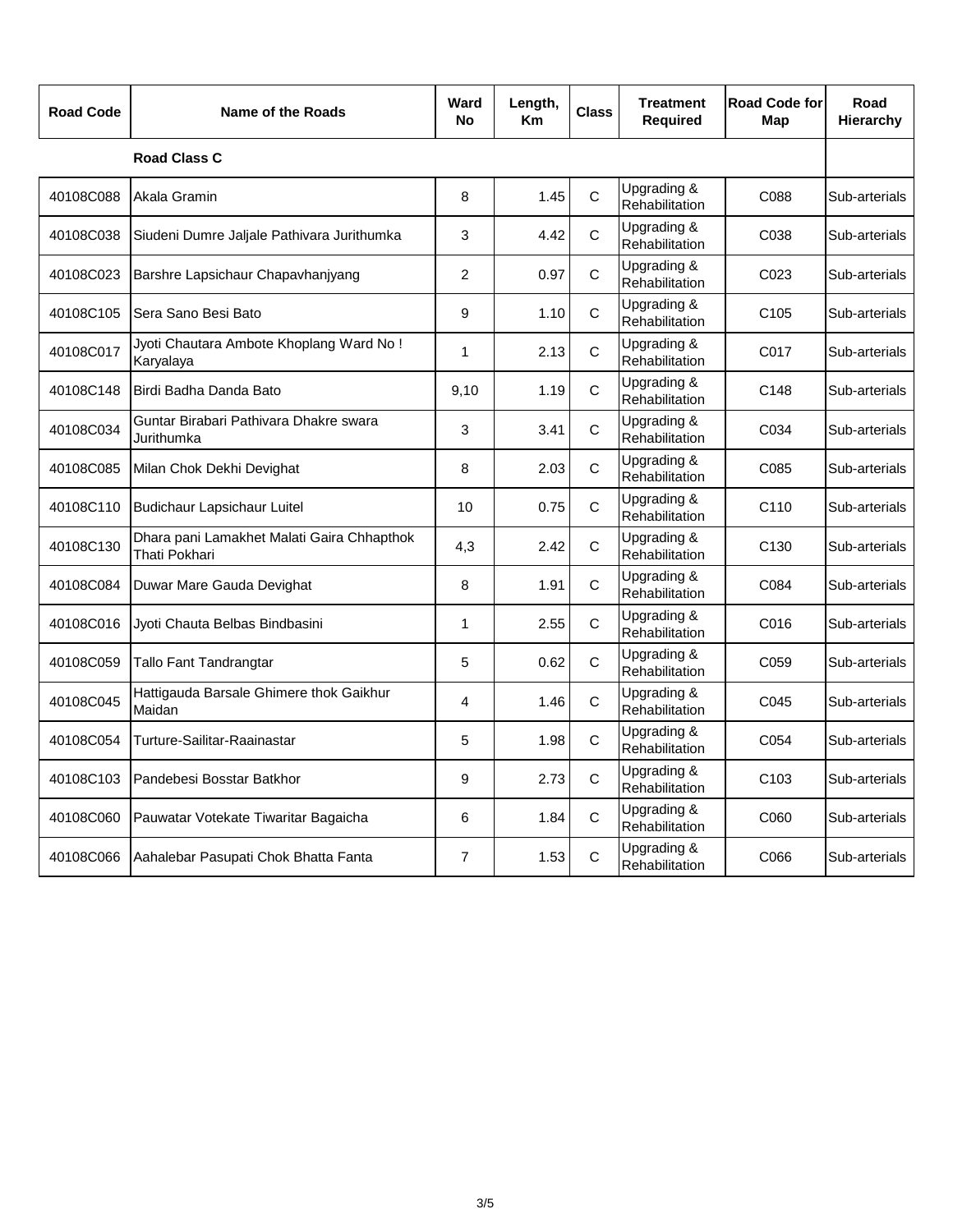| <b>Road Code</b> | <b>Name of the Roads</b>                                           | Ward<br><b>No</b> | Length,<br><b>Km</b> | <b>Class</b> | <b>Treatment</b><br><b>Required</b> | Road Code for<br>Map | Road<br>Hierarchy |
|------------------|--------------------------------------------------------------------|-------------------|----------------------|--------------|-------------------------------------|----------------------|-------------------|
| 40108C141        | Aahalebar-Jogisthan-Mailitar Hudai Dhuwakot<br>Road                | 7,8               | 3.13                 | $\mathsf{C}$ | Upgrading &<br>Rehabilitation       | C <sub>141</sub>     | Sub-arterials     |
| 40108C140        | Pauwatar Purthokbesi Simalgaira Daduwa<br>Amgai Gaun               | 7,6               | 2.59                 | $\mathsf{C}$ | Upgrading &<br>Rehabilitation       | C <sub>140</sub>     | Sub-arterials     |
| 40108C051        | Alkachilaune Dharapani                                             | 4                 | 0.61                 | C            | Upgrading &<br>Rehabilitation       | C051                 | Sub-arterials     |
| 40108C052        | Majhtar Pratichyalaya Thotro Dihi Darampani                        | 5                 | 0.51                 | C            | Upgrading &<br>Rehabilitation       | C052                 | Sub-arterials     |
| 40108C037        | Sabhachautara-Maivhul - Bohora Gaun-Raute<br>Pani-Aappipal Aspatal | 3                 | 1.90                 | C            | Upgrading &<br>Rehabilitation       | C037                 | Sub-arterials     |
| 40108C035        | Kadali-Aambot gaun-Dumridada                                       | 3                 | 2.40                 | C            | Upgrading &<br>Rehabilitation       | C035                 | Sub-arterials     |
| 40108C039        | Siudeni-Bohora Gaun Bichchhe Mari Hudai<br>Dumre Danda             | 3                 | 1.18                 | $\mathsf{C}$ | Upgrading &<br>Rehabilitation       | C039                 | Sub-arterials     |
| 40108C128        | Savha Chautaro Rai Gaun Chandithan Hudai<br>Kholni Gaun            | 2,3               | 1.43                 | $\mathsf{C}$ | Upgrading &<br>Rehabilitation       | C128                 | Sub-arterials     |
| 40108C077        | Panta Bagaicha-Kholaghat Bagar-Nayabasti-<br>Thulochaur            | $\overline{7}$    | 1.91                 | C            | Upgrading &<br>Rehabilitation       | C077                 | Sub-arterials     |
| 40108C078        | Pasupati Chok Khola Ghat Bagar                                     | $\overline{7}$    | 1.34                 | $\mathsf{C}$ | Upgrading &<br>Rehabilitation       | C078                 | Sub-arterials     |
| 40108C053        | Thatipokhari-Purandi_Gauda                                         | 5                 | 2.42                 | $\mathsf{C}$ | Upgrading &<br>Rehabilitation       | C053                 | Sub-arterials     |
| 40108C127        | Kyureni Hudai Chandithan                                           | 2,3               | 1.16                 | C            | Upgrading &<br>Rehabilitation       | C <sub>127</sub>     | Sub-arterials     |
| 40108C133        | Majhtar Ranitar Papanethok                                         | 4,5               | 1.08                 | $\mathsf{C}$ | Upgrading &<br>Rehabilitation       | C <sub>133</sub>     | Sub-arterials     |
| 40108C026        | Archale Thakuri Gaun                                               | $\overline{c}$    | 1.56                 | $\mathsf{C}$ | Upgrading &<br>Rehabilitation       | C026                 | Sub-arterials     |
| 40108C040        | Siudeni-KaloKhola-MHH                                              | 3                 | 1.10                 | C            | Upgrading &<br>Rehabilitation       | C040                 | Sub-arterials     |
|                  |                                                                    |                   | 58.85                |              |                                     |                      |                   |